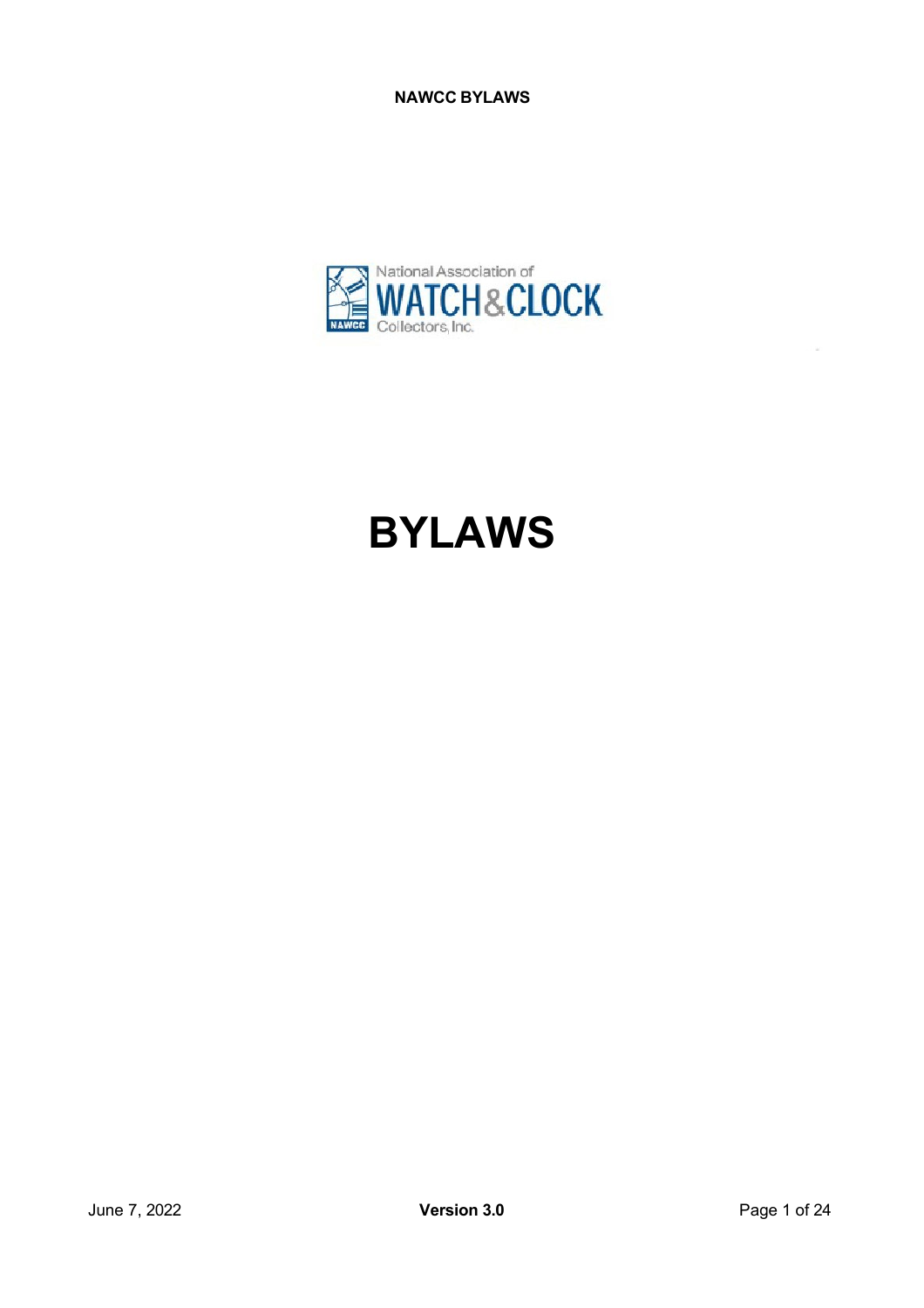# **Table of Contents**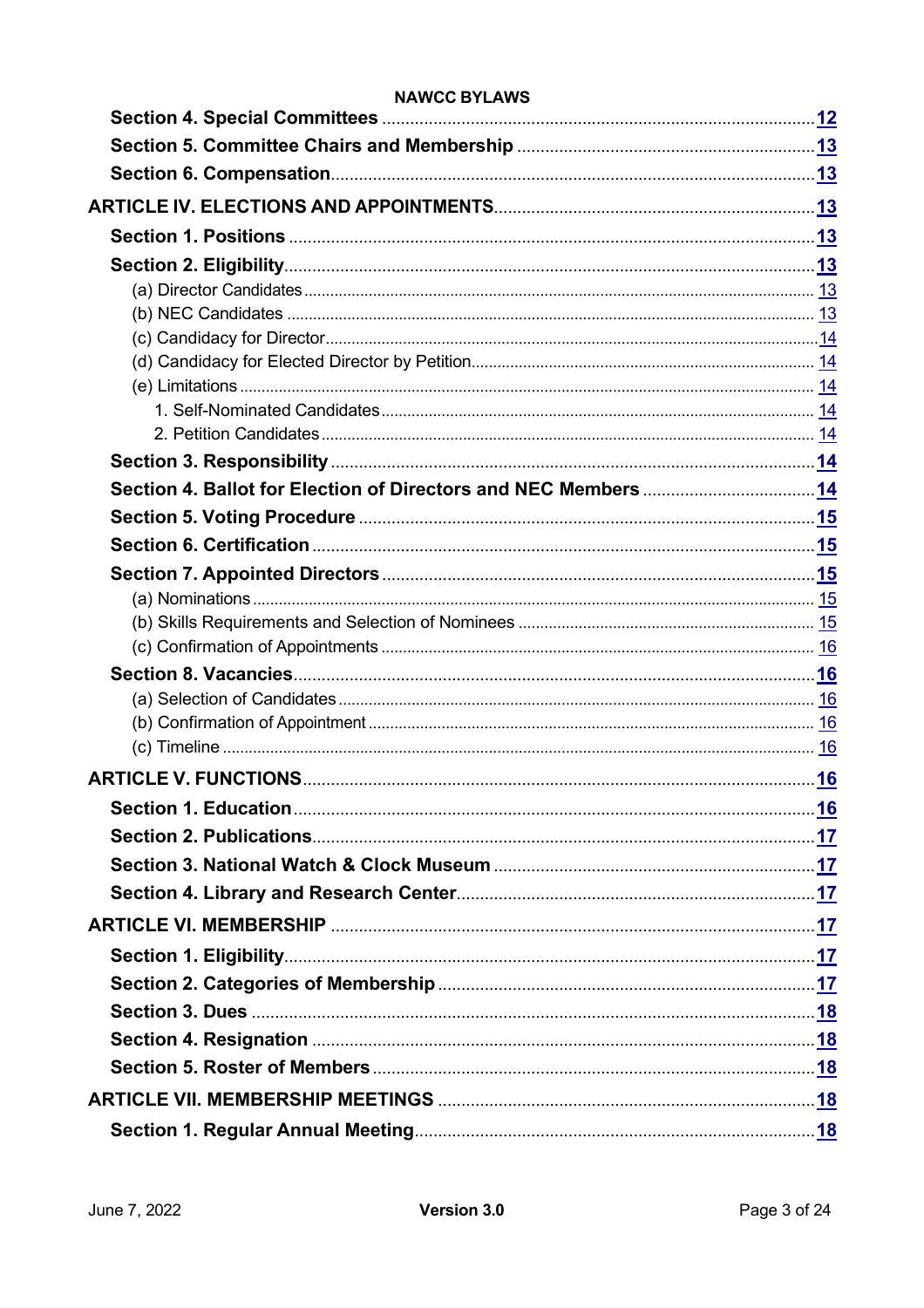|                                                                  | <u>.20</u> |
|------------------------------------------------------------------|------------|
|                                                                  |            |
|                                                                  |            |
|                                                                  |            |
|                                                                  |            |
|                                                                  |            |
|                                                                  |            |
|                                                                  |            |
|                                                                  |            |
|                                                                  |            |
| <b>ARTICLE XIII. CORPORATE RESTRUCTURING VOTING PROCEDURE 21</b> |            |
|                                                                  |            |
|                                                                  |            |
|                                                                  |            |
|                                                                  |            |
|                                                                  |            |
|                                                                  |            |
|                                                                  |            |
|                                                                  |            |
|                                                                  |            |
|                                                                  |            |
|                                                                  |            |
|                                                                  |            |
|                                                                  |            |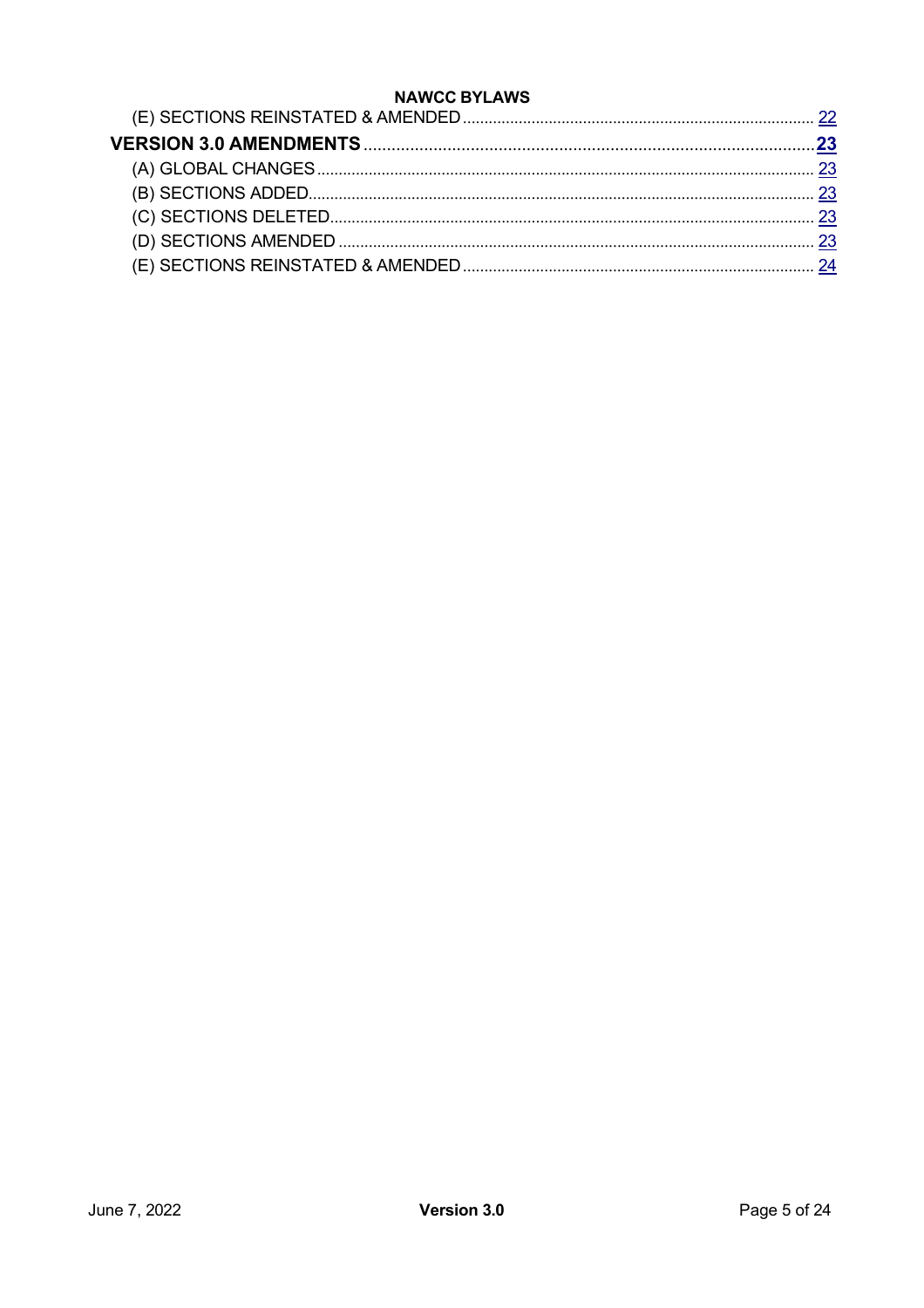# **BYLAWS**

# <span id="page-5-0"></span>**NATIONAL ASSOCIATION OF WATCH AND CLOCK COLLECTORS, INC.,**

#### **A Pennsylvania Non-Profit Corporation**

# **PREAMBLE**

The National Association of Watch and Clock Collectors, Inc., hereinafter the NAWCC, hereby adopts these Bylaws as amended in all matters not specifically covered in the Articles of Incorporation or the most current edition of Robert's Rules of Order especially as related to small Boards. The Board may adopt Special Rules of Order as it finds needed to supplement or modify the prescribed Parliamentary Authority.

# <span id="page-5-1"></span>**ARTICLE I. BOARD OF DIRECTORS**

## <span id="page-5-2"></span>**Section 1. Members**

The Board of Directors, hereinafter the Board, shall be composed of seven directors elected by the eligible voting members of the NAWCC, five directors appointed by the Board, and two ex officio nonvoting members also appointed by the Board being the Executive Director and Legal Counsel. Directors must be NAWCC members. Whenever referenced hereinafter, the Board is defined as all twelve voting members.

The actions of the Board and its members shall be governed by the Board of Directors Code of Ethical Conduct as defined in the Standing Rules.

# <span id="page-5-3"></span>**Section 2. Officers**

#### <span id="page-5-4"></span>**(a) Election**

The officers of the Board shall be a Chair, Vice-Chair, Secretary, and Treasurer. The Board shall elect each officer from among the twelve voting members of the Board, such election to be held at the first meeting of the Board following each election and appointment of Directors as governed by Article IV of these Bylaws.

#### <span id="page-5-5"></span>**(b) Removal**

Any officer of the Board may be removed from their position as an officer for any reason by a 2/3 majority vote of the Board.

#### <span id="page-5-7"></span><span id="page-5-6"></span>**(c) Terms of Office**

#### **1. Board Chair**

The term of the Board Chair shall be two years. The Board Chair may be reelected for one additional term of two years but may not serve beyond the end of his term as Director. Candidates for Board Chair must have served at least two years on the Board.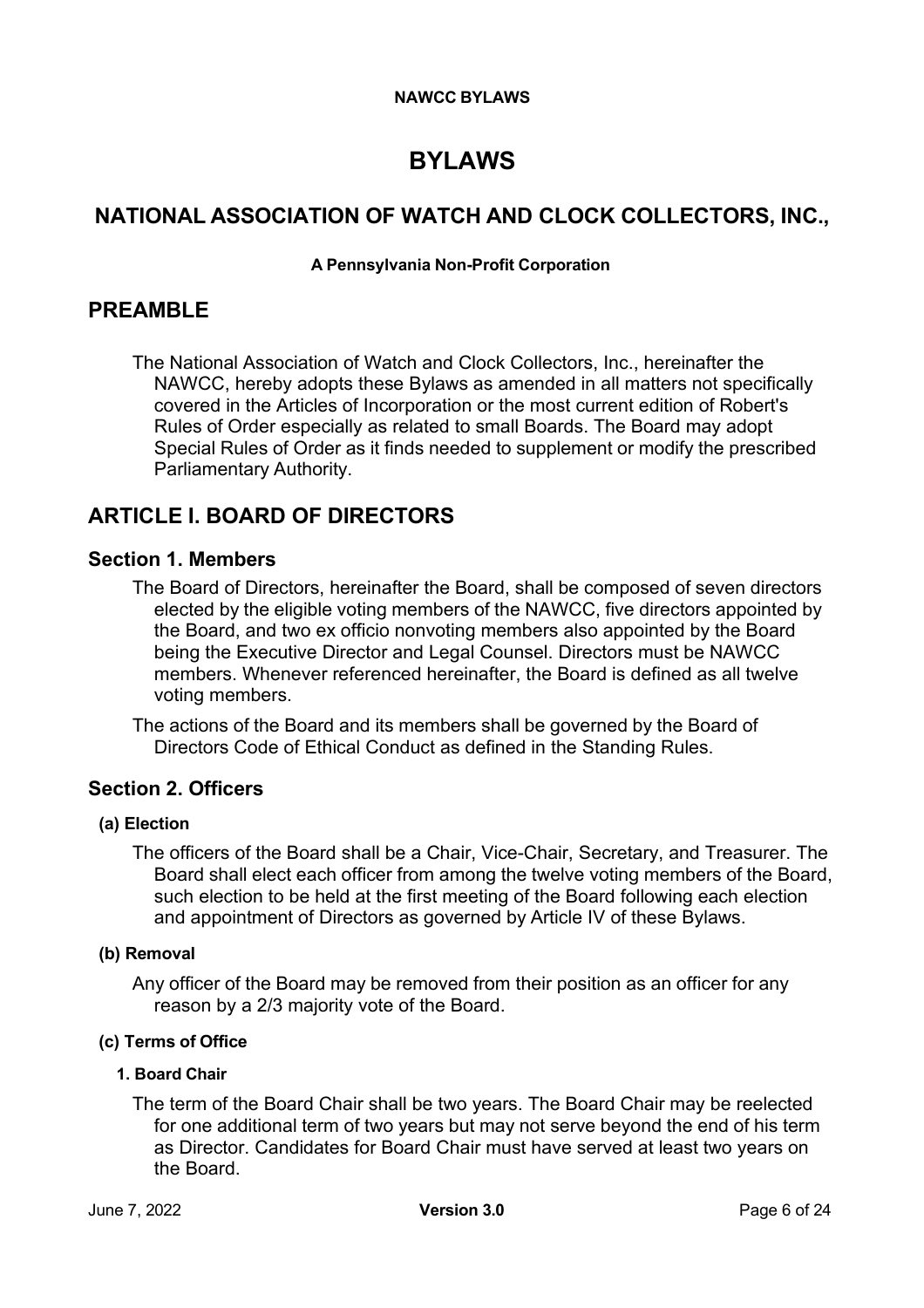#### <span id="page-6-0"></span>**2. Vice Chair**

The term of the Vice-Chair shall be two years. The Vice-Chair may be elected for one additional term of two years but may not serve beyond his term as Director. Two years prior Board service is required for this position.

#### <span id="page-6-1"></span>**3. Secretary**

The term of the Secretary shall be two years. The Secretary may be reelected for a term of two years but may not serve beyond his term as Director. Prior Board service is not required for this position, however prior experience or knowledge of corporate secretarial duties should be a minimum consideration.

#### <span id="page-6-2"></span>**4. Treasurer**

The term of the Treasurer shall be two years. The Treasurer may be reelected for an additional term of two years but not to serve beyond his/her term as Director. Prior Board service is not required for this position, however prior financial, accounting and/or business experience should be a minimum consideration.

## <span id="page-6-3"></span>**Section 3. Responsibilities**

The duties of the officers shall be the usual duties pertaining to these offices. The officers and directors shall also perform any duties assigned to them by the Bylaws, by the Board, or by the Board Chair.

- The duties of the directors shall be those duties pertaining to members of a not-forprofit Board of directors. Directors are individually responsible for understanding their statutory and fiduciary responsibilities as members of the Board and shall perform their duties in accordance with applicable state and federal codes and laws then in effect as well as the Board of Directors Code of Ethical Conduct.
- The Board shall have full authority to act in all matters of business except where the Articles of Incorporation, Bylaws or Standing Rules specifically restrict or mandate actions of the Board.
- The Board may delegate special assignments to its members. Any practices or procedures on the part of any officer or committee that are not in accord with the Articles of Incorporation, Bylaws, or Standing Rules are null and void. The Board shall have the sole authority and discretion in all disputed matters and its decision shall be final.

# <span id="page-6-4"></span>**Section 4. Compensation**

No voting member of the Board shall receive any compensation for services.

# <span id="page-6-5"></span>**Section 5. Director Term of Office**

The normal term of office for Director, other than ex-officio, shall be four years commencing at the first meeting of the Board following their election or appointment and the expiration of the terms of the outgoing Board members. After serving one term, incumbents are eligible to serve one additional consecutive term if re-elected or reappointed. After serving two consecutive terms, no person may again serve as Director until one full term (four years) has elapsed. A member appointed to fill a vacancy for the office of Director who has served more than one-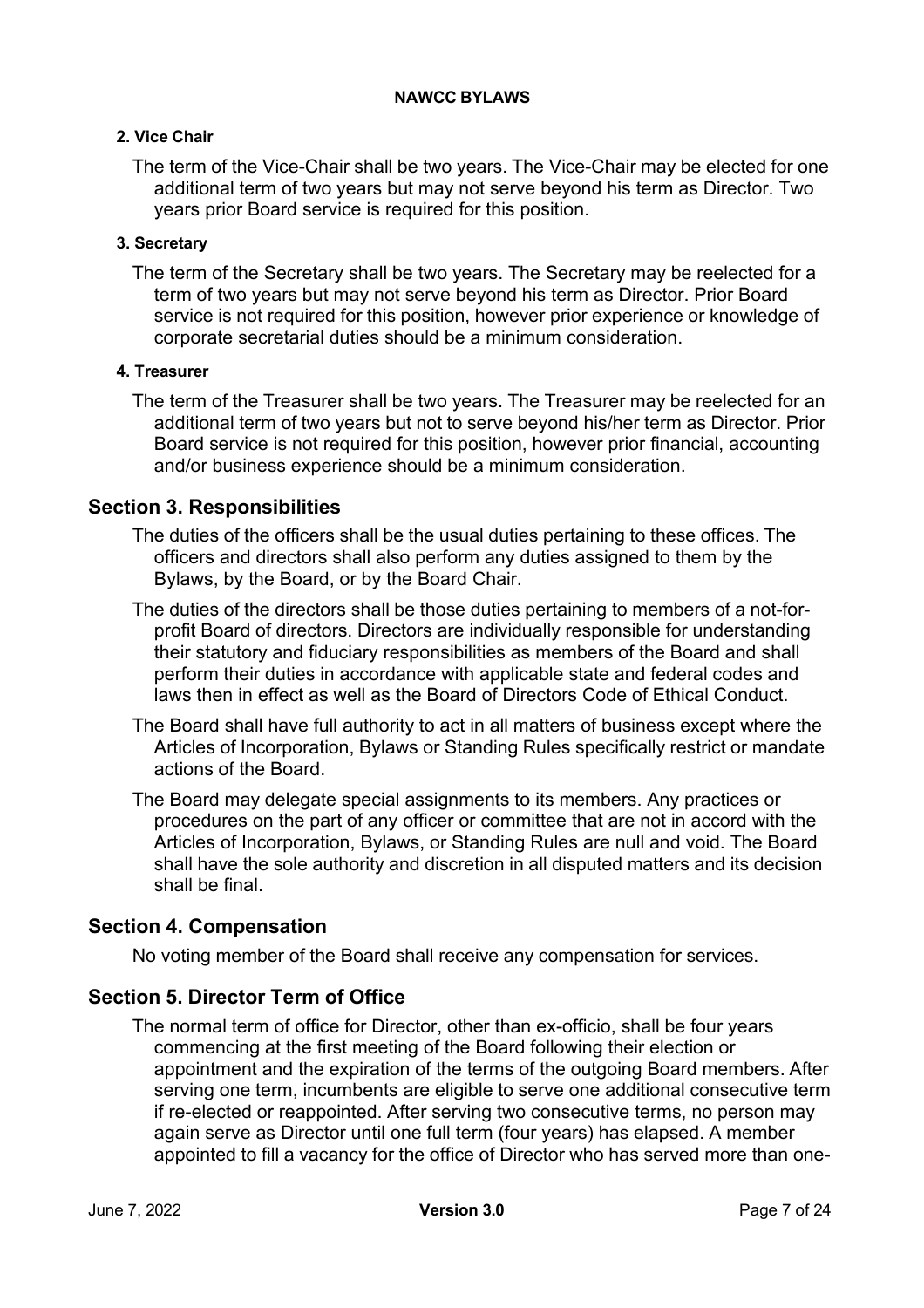half of a term shall be deemed to have served one full term.

# <span id="page-7-0"></span>**Section 6. Meetings**

- The Board shall meet or hold electronic meetings throughout the fiscal year. One of the meetings shall be held in conjunction with the Membership Meeting unless special circumstances frustrate this purpose.
- The Board Chair, or a majority of Directors, may call a special meeting in a designated location at any time provided that notice is sent in writing or by electronic means to each member of the Board at least five days before the date of such meeting. The Board, by unanimous consent, may waive the five daysnotice to consider business that in the opinion of the Board Chair or a majority of Directors cannot wait the prescribed five days provided for special meetings.
- The Board Chair shall submit to the Board and membership, at least five days before a Board meeting, an agenda of business to be brought before the Board. The agenda for a special meeting for which a waiver of the five-day notice is requested will be submitted with the request for a waiver.

# <span id="page-7-1"></span>**Section 7. Quorum**

A majority of the Board shall constitute a quorum.

# <span id="page-7-2"></span>**Section 8. Removal**

A member of the Board may be removed from his/her position on the Board for any reason including violations of the Board Code of Ethics or those reasons mentioned elsewhere in these Bylaws upon a 3/4 or greater majority vote of the Board, excluding that of the Director in question. A Director may also be removed for excessive absences from official Board meetings. "Excessive absences" is defined as missing any two meetings, be they physical, electronic, or as otherwise approved within the Bylaws or Standing Rules, within any one fiscal year. Late arrival or early departure from any Board meeting that results in missing more than 1/2 of the scheduled agenda shall constitute an absence unless excused by a vote of the Board. The Board, by a majority vote of the Directors present and voting, not including the Director in question, may, with cause, excuse an absence, tardiness, or leaving early. No more than two excused absences shall be permitted per fiscal year per Director.

# <span id="page-7-3"></span>**Section 9. Indemnification, Liability, and Insurance**

The responsibility of the NAWCC with regard to indemnification, liability and insurance for directors, officers, employees and agents of NAWCC is defined herewith. These responsibilities and provisions, however, shall not apply to any action or omission giving rise to a claim that is determined to constitute selfdealing, willful misconduct, or recklessness. Further, an amendment or repeal of this Bylaw shall have no effect with respect to any action or omission occurring prior to such amendment or repeal.

#### <span id="page-7-4"></span>**(a) Indemnification**

The NAWCC shall indemnify any director or officer, and may indemnify any employee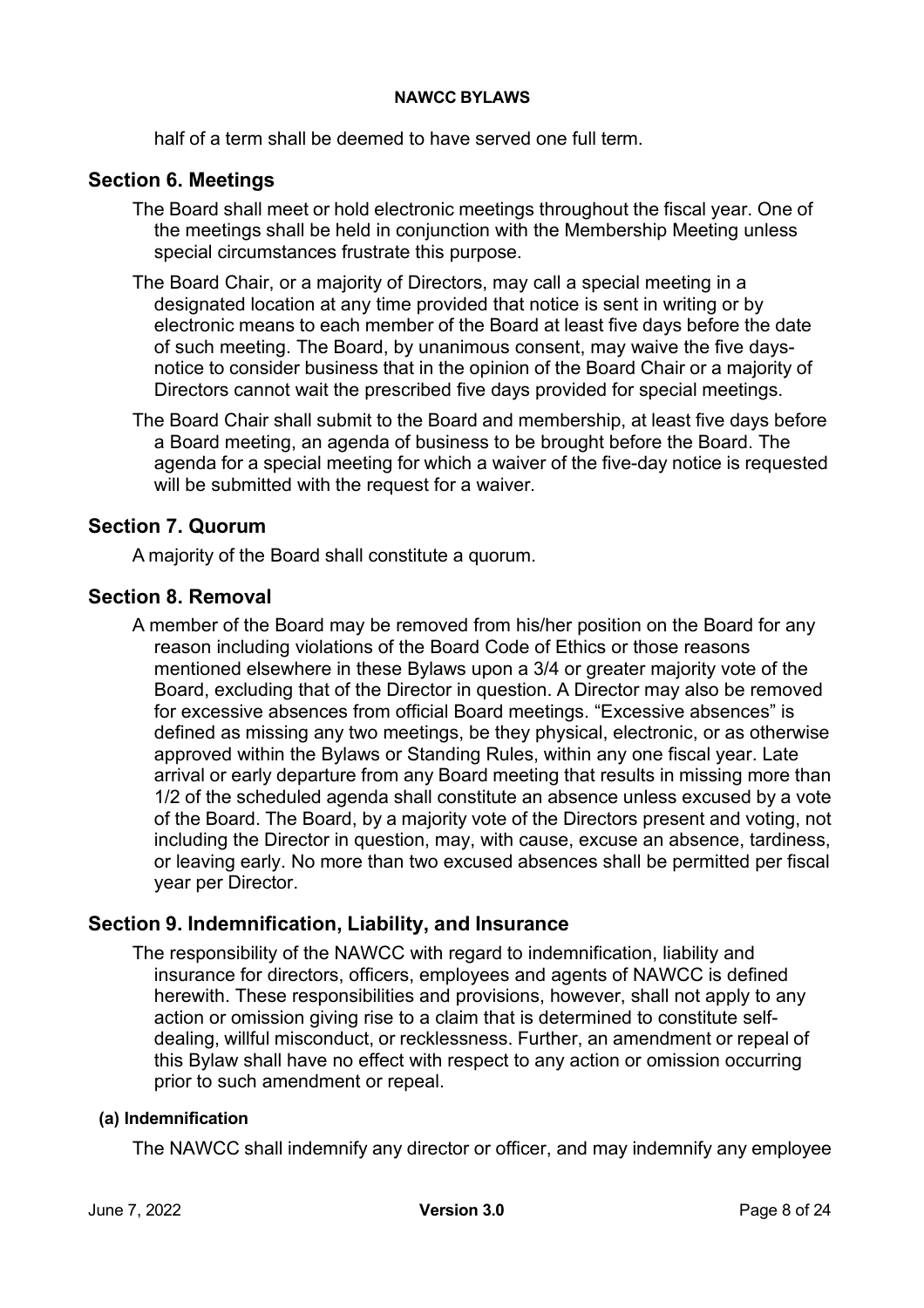or agent, who was, is, or is threatened to be made a party to any legal matter including an action by or in the right of the NAWCC, by reason of his/her holding or having held such position. Such indemnification shall be to the full extent permitted by law, including but not limited to the provisions of the Nonprofit Corporation Laws of 1988 of the Commonwealth of Pennsylvania as amended from time to time, hereinafter the NCL. Upon any modification of the NCL, the provisions of this Article I Section 9 shall be deemed to have been amended with immediate effect for the benefit of all persons covered herein.

#### <span id="page-8-0"></span>**(b) Liability**

A director or officer of the NAWCC shall not be personally liable, as such, for monetary damages for any action taken, or for any failure to take such action, unless the director or officer has breached or failed to perform the duties of his/her office under Subchapter B ("Fiduciary Duty") of Chapter 57 of the NCL and the breach or failure to perform constitutes self-dealing, willful misconduct or recklessness.

This Bylaw shall not apply to the personal responsibility or liability of a director or officer pursuant to any criminal statute or for the payment of local, state, or federal taxes.

#### <span id="page-8-1"></span>**(c) Insurance**

The NAWCC shall purchase and maintain insurance on behalf of any person who is or was a NAWCC director or officer, and may extend such coverage to any person serving as a representative of the NAWCC, or is or was serving at the request of the NAWCC as a representative of another entity, against any liability asserted and/or incurred by such person in any such capacity, or arising out of his/her stature as such, whether or not the NAWCC has the power to indemnify such person against such liability under the laws of this or any other state.

#### <span id="page-8-2"></span>**(d) Authority**

Notwithstanding anything to the contrary, NAWCC, its agents or designees be and are hereby authorized and empowered, in the name of and on behalf of NAWCC, to take any actions, to pay such costs and expenses and to execute in the name and on behalf of NAWCC, all agreements, instruments and documents which shall be necessary or appropriate to carry out the intent and accomplish the purposes of this Article I Section 9.

# <span id="page-8-3"></span>**ARTICLE II. EXECUTIVE DIRECTOR**

# <span id="page-8-4"></span>**Section 1. Appointment**

The Board shall appoint the Executive Director. The Board shall be the sole authority to set salary, benefits, and bonuses for the Executive Director. The Board shall have the authority to rename the job title and responsibilities of the Executive Director as it deems necessary.

# <span id="page-8-5"></span>**Section 2. Responsibilities**

The Executive Director shall report to the Board. The Executive Director shall be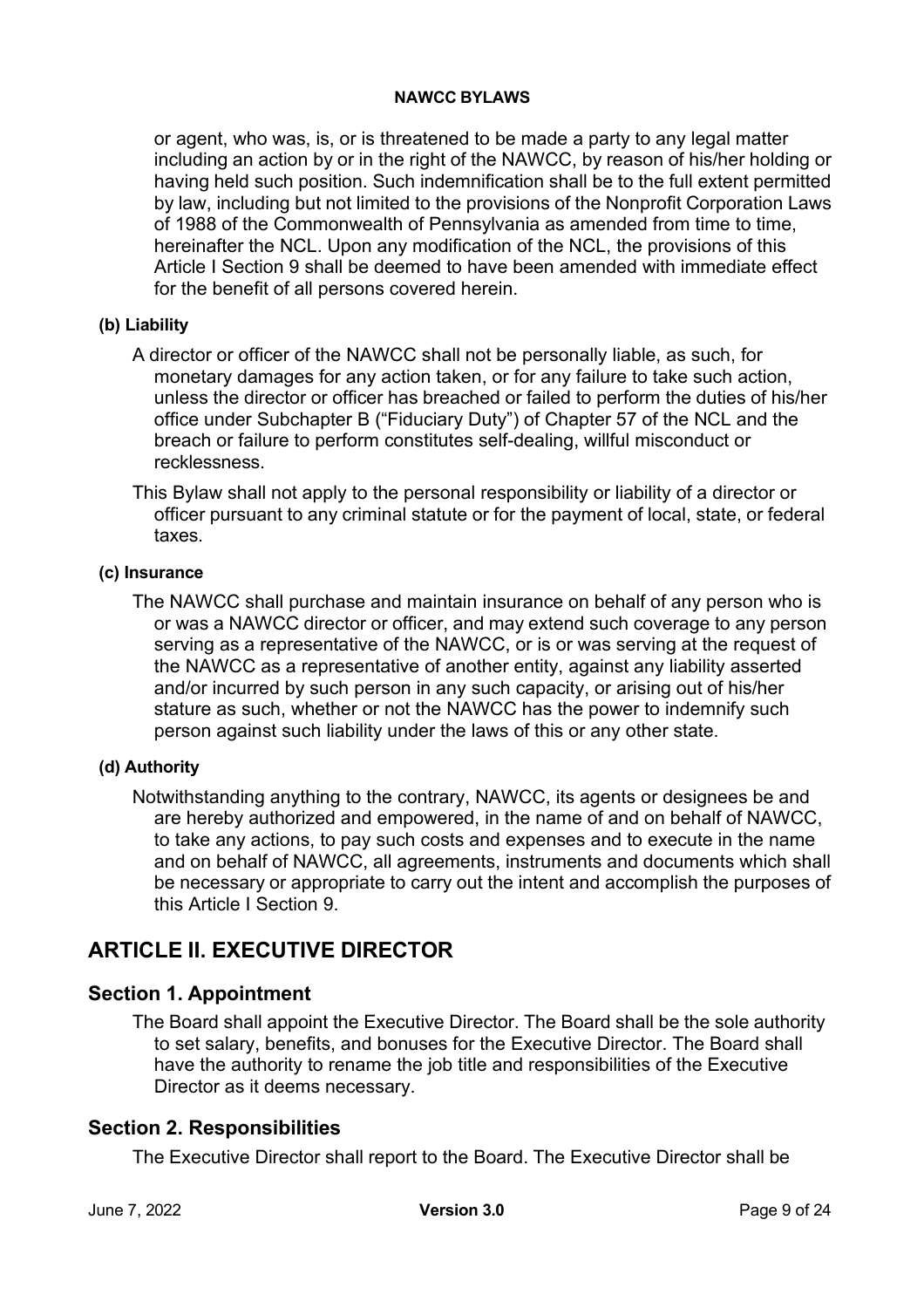responsible for day-to-day operations within the limits of his/her Delegation of Authority as defined in these Bylaws and the Standing Rules.

# <span id="page-9-0"></span>**Section 3. Employees**

The Executive Director shall have the authority to engage the services of employees and to compensate them for their services. Employees will not be required to be members. No employee or their family members shall be eligible to seek or hold Board membership or membership of the Nominating and Elections Committee, hereinafter NEC, until five years after the employee ceases NAWCC employment unless authorized by a 2/3 vote of the Board of Directors present and voting.

# <span id="page-9-1"></span>**ARTICLE III. COMMITTEES**

# <span id="page-9-2"></span>**Section 1. Purpose and Duties**

The NAWCC organizational structure incorporates volunteer committees to provide for member and general public participation in its programs, operations, and workings, and to minimize the number of permanent staff required for conducting business. Standing Committees are established and defined in this Article. The Board shall have authority to create, modify, and terminate all other committees as defined herein or in the Standing Rules. Further, where not already described in this Article III, the Board shall establish responsibilities for committees to be incorporated in the Standing Rules. All committees shall report to the Board.

The Board Chair and the Executive Director will be ex officio nonvoting members of all committees with the exception that neither the Board Chair nor the Executive Director may be a member of the Ethics or Nominating and Elections Committees.

# <span id="page-9-3"></span>**Section 2. Standing Committees**

The Board may change the name of Standing Committees by a majority vote of those Board members present and voting to better reflect the committee's duties.

#### <span id="page-9-4"></span>**(a) Awards Committee**

The Awards Committee shall be responsible for administering all awards and recognition programs established by the Board unless otherwise defined in these Bylaws or Standing Rules. The Committee shall make itself sufficiently informed of relevant activity at all organizational levels to fulfill the Board's objectives for each such program.

#### <span id="page-9-5"></span>**(b) Governing Documents Committee**

The Governing Documents Committee shall be responsible for ongoing review of all governing documents and shall recommend changes to the Board for consideration by the membership as warranted. The Committee shall also be responsible for maintaining the master copies of the governing documents, including procedures deemed necessary by the Board for the operation of the NAWCC and its offices and committees. A current copy of the Bylaws and Standing Rules shall be maintained at NAWCC's corporate office and shall be made available on-line to all interested parties. The Governing Documents Committee shall review all governing documents a minimum of every five years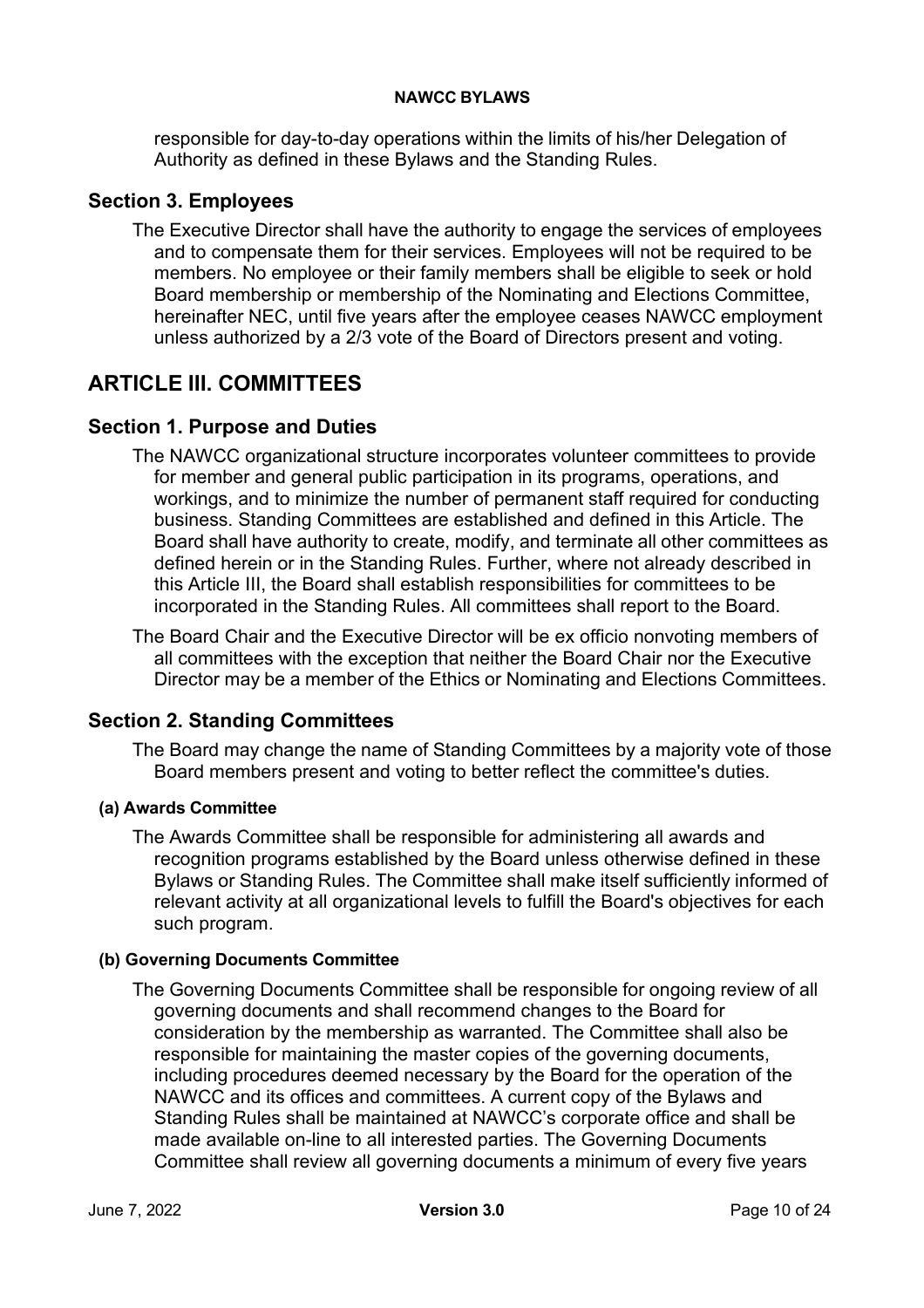and submit written recommendations to the Board.

#### <span id="page-10-0"></span>**(c) Ethics Committee**

The Ethics Committee shall be responsible for the investigation of any charge of unethical activity brought against a member or Chapter by another member, and recommend the appropriate action, if any, to be taken by the Board under Article IX of these Bylaws. Board Directors, including ex officio members, shall not serve on the Ethics Committee.

#### <span id="page-10-1"></span>**(d) Finance Committee**

- 1. The Finance Committee shall be responsible for oversight and audit of financial management activities, including investment as well as accounting operations.
- 2. The Finance Committee shall annually, recommend the appointment of an independent accounting firm as Auditor, for approval by the Board.
- 3. The Finance Committee shall recommend to the Board objectives and guidelines for the management of investment funds, including endowment and other restricted and unrestricted funds. The Committee shall recommend professional investment managers for Board approval, serve as the liaison between the Board and the investment managers, and generally provide oversight and guidance for the investment of the NAWCC's financial assets.
- 4. The Finance Committee shall be responsible for monitoring the financial condition of the organization including the monthly income statement and balance sheet as well as other necessary reports. Based on this monitoring, the committee may from time to time make recommendations for action or offer motions to the Board.
- 5. The Finance Committee shall ensure that the financial elements of the Association are in accord with the vision, mission, and strategic plan as set by the NAWCC Board of Directors.
- 6. The Treasurer shall serve as Chair of the Finance Committee.

#### <span id="page-10-2"></span>**(e) The Library Collections Committee**

The Library Collections Committee, together with the Executive Director, shall be responsible for developing and recommending policies for the Fortunat Meuller-Maerki Library to the Board for approval, including collections management, acquisitions, accession, and deaccession of books and other horological written material, the acceptance of donations, and the disposal of duplicate and redundant books and other materials. The Committee shall also provide oversight of the policies established by the Board for the collections of the Library and Research Center.

#### <span id="page-10-3"></span>**(f) Museum Collections Committee**

The Museum Collections Committee, together with the Executive Director, shall be responsible for developing and recommending policies for the Museum collections to the Board for approval including collections management, acquisitions, collections development, accession and deaccession of articles for the Museum,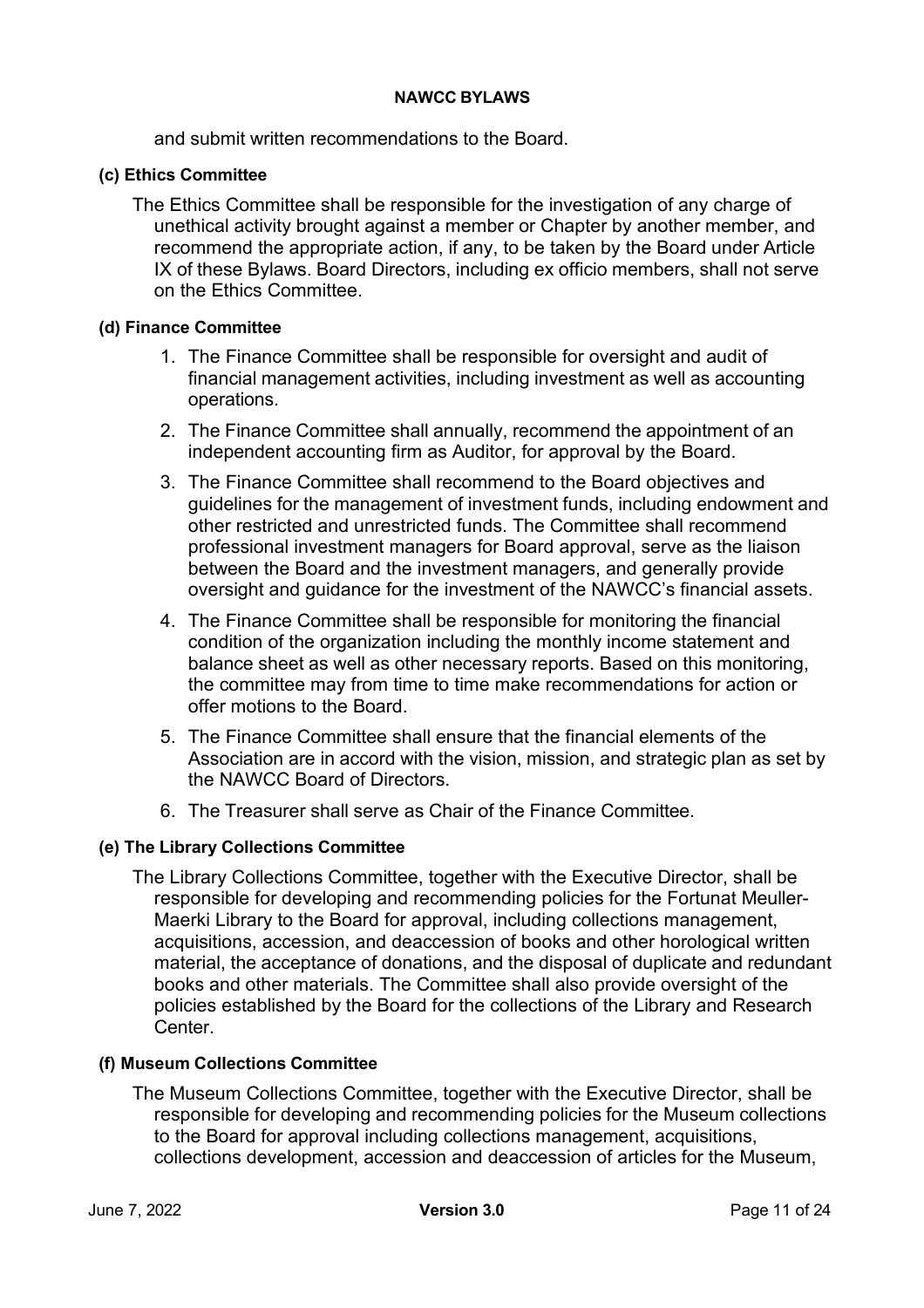and other matters pertinent to the collections of the Museum. The Committee shall also provide oversight of the policies established by the Board for collections of the Museum.

#### <span id="page-11-0"></span>**(g) Nominating and Elections Committee**

- 1. The Nominating and Elections Committee, hereinafter NEC, shall be responsible for conducting the election and appointment processes as set forth in Article IV.
- 2. The NEC shall be composed of four members who shall serve for a term of four years.
- 3. A Director, while serving as Board Chair, shall not be a member of the NEC.
- 4. One elected and one appointed member of the Committee shall be replaced in each two-year election cycle. The new members shall commence their term at the same time as the incoming Board Members:
	- (a) One member shall be elected by the membership from candidates who have prior Board service. Those who served on Council or as a Trustee of NAWCC's predecessor organizations are also eligible for nomination to serve on the NEC.
	- (b) One member selected by the Board of Directors from past Directors or Directors currently seated and serving on the Board.
- 5. Members elected or appointed to the NEC shall be ineligible to run for election or appointment to the Board during their tenure on the NEC or for 4 years, whichever is longer.
- 6. The NEC shall attempt at all times whenever practicable to recruit two more candidates than open elected Director positions and two candidates for the elected NEC position. The Board may direct the NEC to seek and nominate additional candidates to fulfill the requirements of the Board.
- 7. The NEC shall provide a listing of qualifications for all candidates to be included with the election ballot, and ensure the eligibility of all candidates prior to their names being placed on the ballot by review of self-nomination forms, petitioner's personal information and by personal interviews.
- 8. The NEC will elect its Chair from among its members.

# <span id="page-11-1"></span>**Section 3. Operational and Functional Committees**

The Board may establish other Committees of an operational or functional nature as needed. The responsibilities of each such committee will be incorporated into the Standing Rules. The Board may change the status of a Functional Committee to that of a Standing Committee by a 2/3 vote of those Board members present and voting, but once established as a Standing Committee all requirements and restrictions pertaining to Standing Committees in these Bylaws shall apply.

# <span id="page-11-2"></span>**Section 4. Special Committees**

The Board may appoint Special Committees to address specific tasks, initiatives, and needs.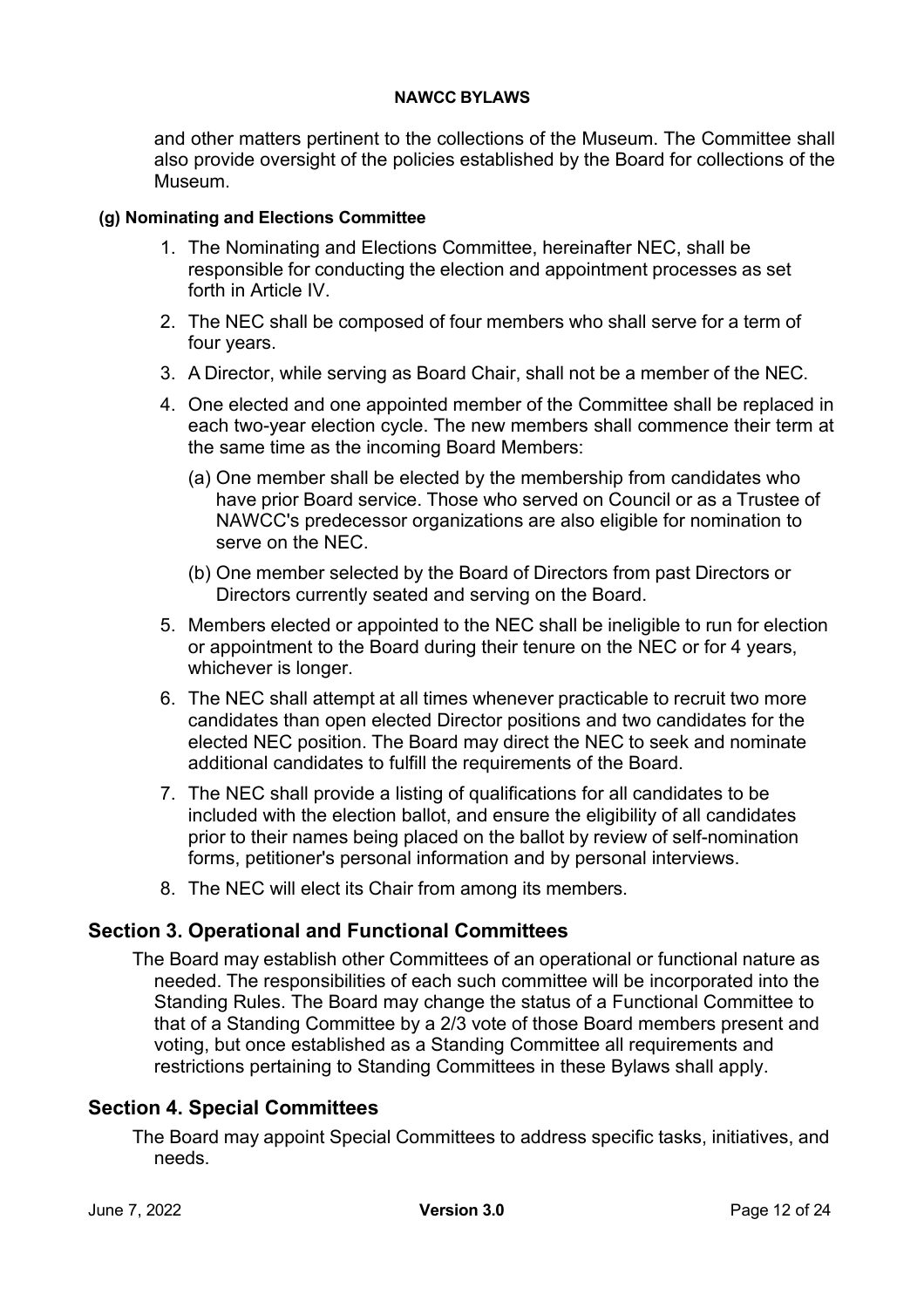# <span id="page-12-0"></span>**Section 5. Committee Chairs and Membership**

The Board with a majority vote of those members present and voting will appoint Committee Chairs unless otherwise specified in these Bylaws. The members of each committee shall be selected and appointed by the Committee Chair subject to conditions in these Bylaws, the Standing Rules, and as the Board may impose. Board members shall be expected to serve on one or more committees as either Chair or member.

## <span id="page-12-1"></span>**Section 6. Compensation**

No committee member of the NAWCC shall receive compensation for services.

# <span id="page-12-2"></span>**ARTICLE IV. ELECTIONS AND APPOINTMENTS**

# <span id="page-12-3"></span>**Section 1. Positions**

- Every two years, six Director positions and two Nominating and Elections Committee positions shall be elected by the membership or be appointed by the Board per these requirements:
	- (a) The Board shall appoint three Directors, and the membership shall elect three Directors;
	- (b) The Board shall appoint one member to the Nominating and Elections Committee, and the membership shall elect one member to the Nominating and Elections Committee.
- Those newly elected or appointed shall take office at the first Board meeting following the expiration of the term of the Directors leaving the Board.

# <span id="page-12-4"></span>**Section 2. Eligibility**

#### <span id="page-12-5"></span>**(a) Director Candidates**

To be eligible for election or appointment as a Director, a member must have no felony convictions, must have no disciplinary actions against them as a result of an ethics complaint or violation, and if elected or appointed must be willing to perform the job of Director including, if so appointed or elected by the Board, to serve on a Committee as member or as Chair, or as an officer of the Board. All candidates must be prepared to be interviewed by the NEC for verification of eligibility, and to certify an understanding and willingness to be subject to and including without limitation the common law and statutory fiduciary responsibilities of not-for-profit corporation Board members.

#### <span id="page-12-6"></span>**(b) NEC Candidates**

In addition to the requirements of Article IV Section 2(a), prerequisites for NEC candidates for election or appointment are defined in Article III Section 2(g), Nominating and Elections Committee. Candidates for NEC elected member positions may be nominated by the NEC, by another NAWCC member, or by selfnomination.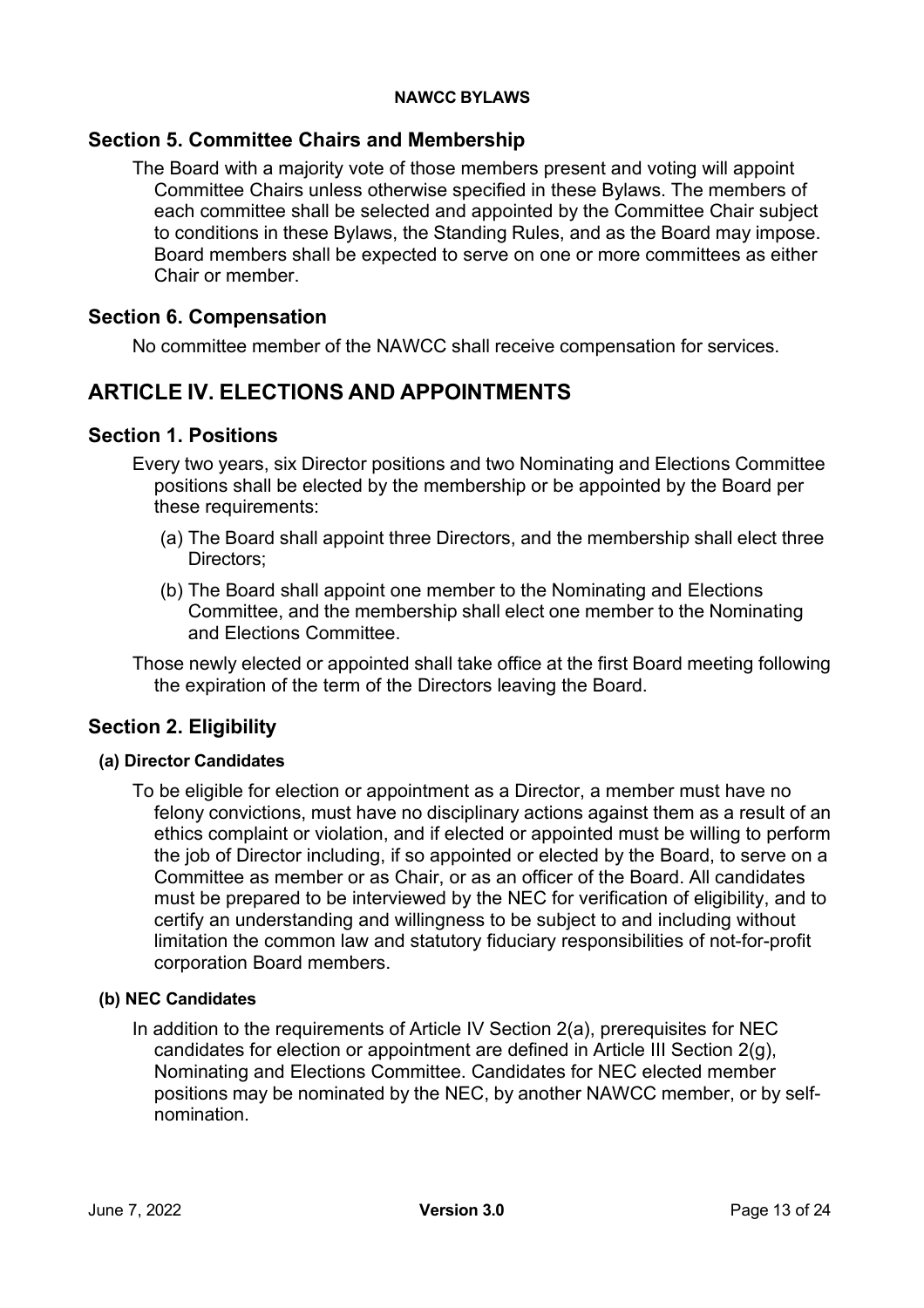#### <span id="page-13-0"></span>**(c) Candidacy for Director**

Subject to Article II Section 3 and to Article IV Section 2(a), candidates for election or appointment as a Director may be nominated by the NEC, by another NAWCC member, or by self-nomination. The nomination process is further defined in the Standing Rules.

#### <span id="page-13-1"></span>**(d) Candidacy for Elected Director by Petition**

Subject to Article II Section 3 and to Article IV Section 2(a), and in addition to the methods described in Article IV Section 2(c), any member who desires to stand for election as a Director may do so by petition, having secured no less than 250 valid member signatures. All petitions must be received by the NEC prior to close of nominations. The petition process is further defined in the Standing Rules.

#### <span id="page-13-3"></span><span id="page-13-2"></span>**(e) Limitations**

#### **1. Self-Nominated Candidates**

The total number of candidates by self-nomination or nomination by other NAWCC members for each open elected position shall be limited to a maximum of five, with the NEC being responsible to select those candidates whose names shall appear on the ballot should there be more than five such nominations per open position. There shall be no limit on the number of self-nominated candidates for appointed positions.

#### <span id="page-13-4"></span>**2. Petition Candidates**

There shall be no limitation to the number of Petition Candidates for any open elected Director position.

# <span id="page-13-5"></span>**Section 3. Responsibility**

#### **The NEC shall:**

- (a) Manage the election and appointment processes according to policies set forth in these Bylaws and the Standing Rules, to include a call for nominations, publishing of the list of qualified candidates in a timely manner, preparation of the Official Ballot, and oversight of the election itself;
- (b) Interview all potential candidates to verify their eligibility prior to their names being placed on the ballot for any elected position, or on a list of nominees for any appointed position;
- (c) Provide a summary of qualifications to the Board of recommended appointed Director nominees;
- (d) Recommend candidates to the Board for appointment to fill any Board vacancy occurring outside the normal election or appointment cycle;
- (e) Continually seek to identify candidates for both elected and appointed Director positions.

#### <span id="page-13-6"></span>**Section 4. Ballot for Election of Directors and NEC Members**

Subject to Section 2 of this Article, the NEC shall prepare the Official Ballot that shall contain names of self-nominated candidates, names of candidates nominated by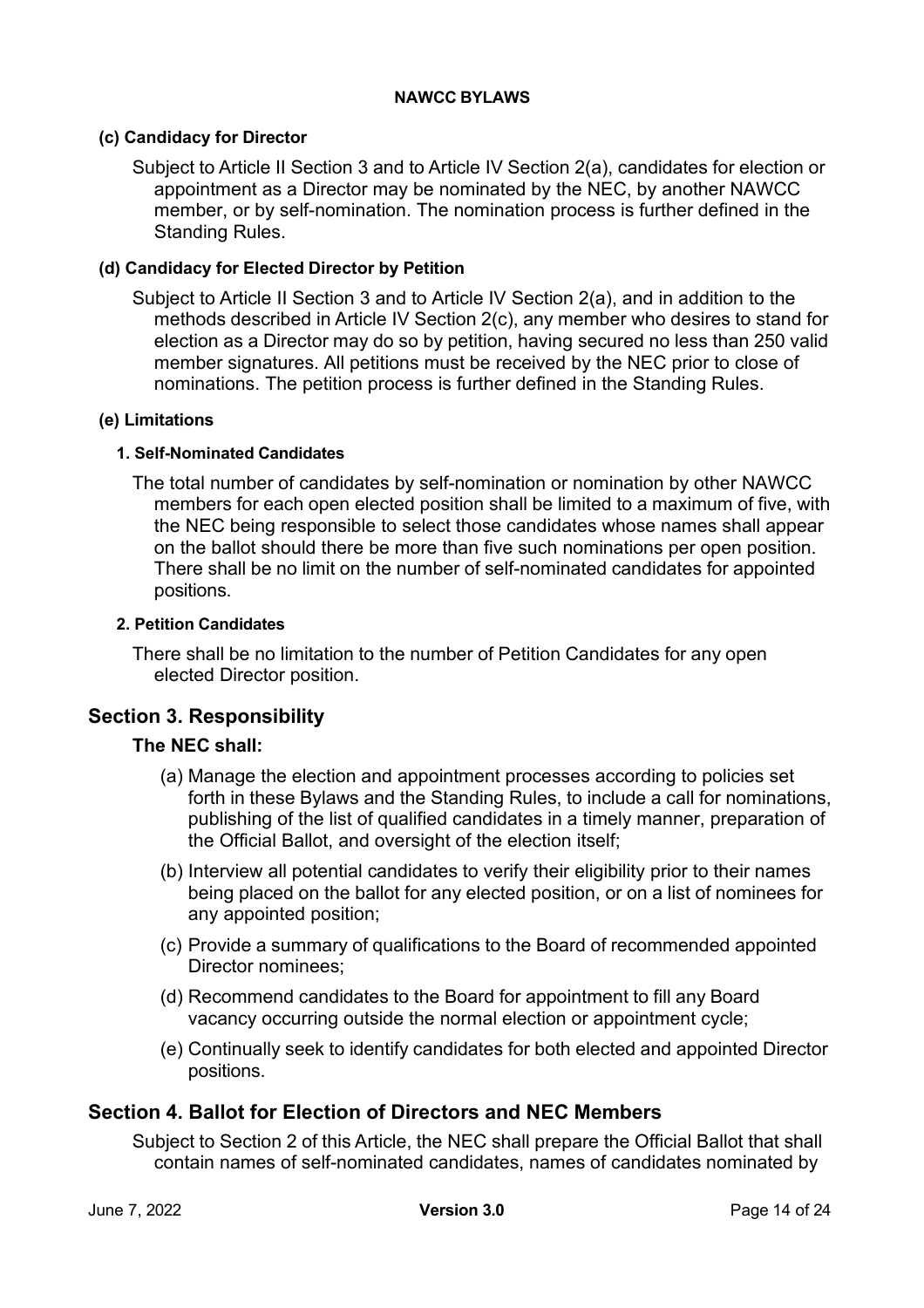other NAWCC members, names of petition candidates for Director, and names of candidates selected by the NEC if there are an insufficient number of otherwise qualified candidates for the open positions.

# <span id="page-14-0"></span>**Section 5. Voting Procedure**

Each election year, the Official Ballot shall be sent to each association member by the means of distribution as defined in the Standing Rules.

Members shall vote by marking their choice of candidate on the Official Ballot. The Board of Directors shall assure an accurate, impartial, and confidential election. Reproductions of any hard copies of the Official Ballot are invalid and will not be accepted. The NEC shall be responsible to have official ballots, whether print or electronic, be designed to prevent duplication or fraud and to be clear and easy to complete. Ballots must be received by midnight of the first business day in April of the election year to be considered valid unless the NEC has authorized an extension.

# <span id="page-14-1"></span>**Section 6. Certification**

The candidates receiving the greatest number of votes, upon certification by the Chair of the NEC, shall be declared elected. In case of a tie, the members of the NEC shall be polled, except in the case of a tie for the elected NEC member the outgoing Board will be polled. The candidate receiving the greatest number of votes in either poll shall be declared elected. The NEC Chair shall make a preliminary certification to the Chair of the Board. Final certification of the election shall be made by the NEC Chair at the next Board meeting and announced at the next Membership Meeting.

# <span id="page-14-3"></span><span id="page-14-2"></span>**Section 7. Appointed Directors**

#### **(a) Nominations**

The NEC will issue a call for nominations for appointed Directors utilizing distribution as defined in the Standing Rules. Nominations will be received until one week following the close of elections. Nominations may be submitted by members who wish to self-nominate, by members of the Board, by the Executive Director, by the NEC, and by other interested members including candidates who were not elected to the Board. The basic qualifications for all potential candidates for appointed Directors are the same as for elected Director positions.

#### <span id="page-14-4"></span>**(b) Skills Requirements and Selection of Nominees**

A minimum of six months prior to a scheduled Board election, the Board Chair, with approval of a majority of the Board members present and voting, shall present in writing to the NEC a list of the qualifications, skills, and traits desired of potential candidates for the Board. The NEC will be responsible for working with the Board to determine skills needed to complement the makeup of the Board, and on review of all potential nominees, to develop a summary of their qualifications for presentation to the Board. The NEC will then develop a nominee list for the open appointed Director positions, recommending one nominee for each open position.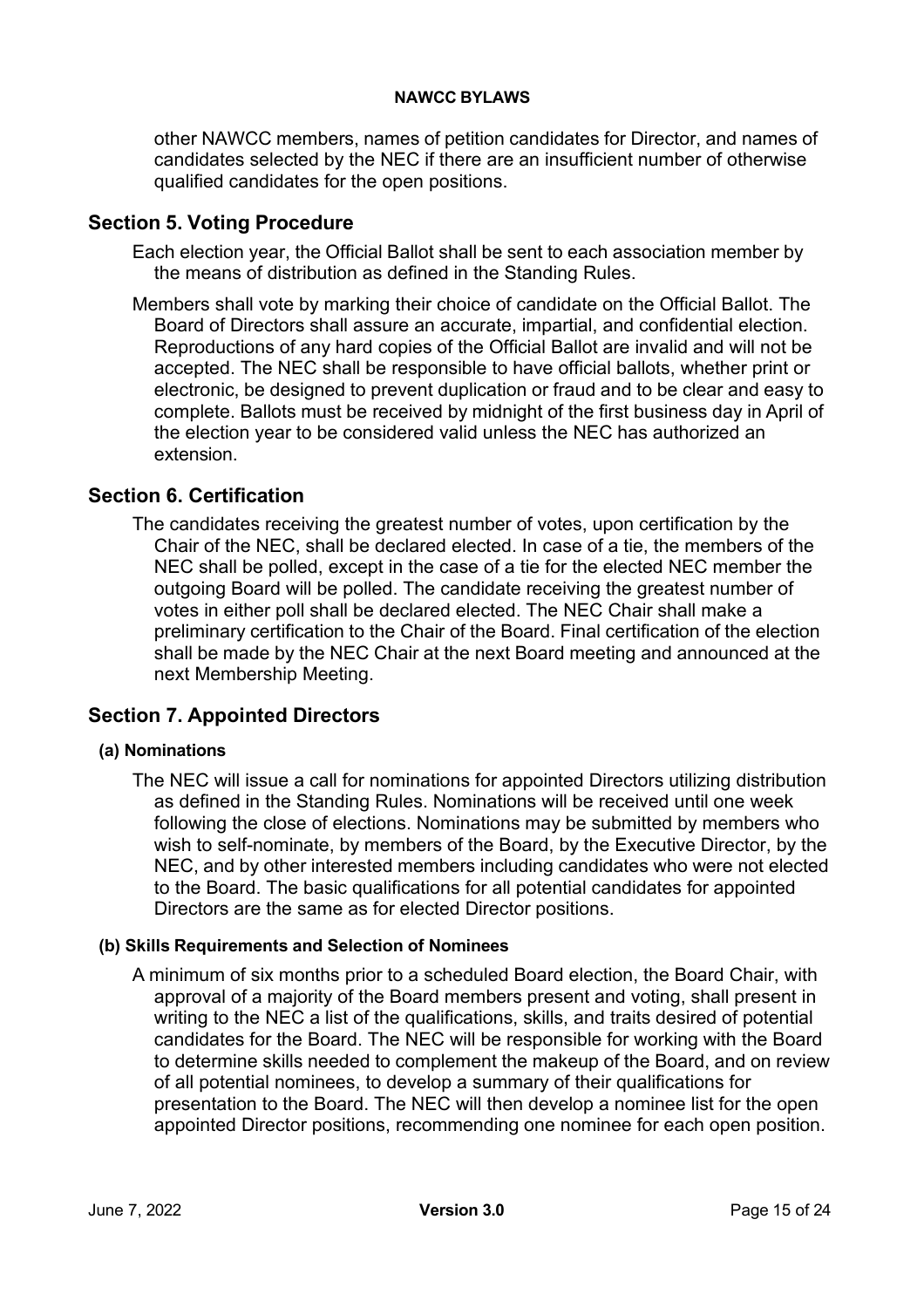#### <span id="page-15-0"></span>**(c) Confirmation of Appointments**

Within fifteen days following the close of the elections for elected positions, the NEC shall submit its nominee list for appointed Director positions to the outgoing Board. The Board will convene a meeting within fifteen days following receipt of nominee list from the NEC to confirm the successful nominees individually, each requiring a majority vote of the Board members present and voting. If any nominees are not confirmed, within one week of any negative vote, the NEC must submit an additional list of nominees for each vacant position. The Board must vote to confirm or reject the proffered nominees within fifteen days following receipt of the nominee list from the NEC. If after sixty days following the close of the elections, the NEC is unable to nominate a candidate acceptable to the Board, the Board, by a three-quarters vote of the Directors present and voting, shall appoint a candidate of the Board's choosing.

#### <span id="page-15-2"></span><span id="page-15-1"></span>**Section 8. Vacancies**

#### **(a) Selection of Candidates**

In the event a vacancy should occur on the Board, the NEC shall select one or more qualified nominees for the vacant position, using the same criteria as for selecting candidates for elected or appointed Director positions. Upon onset of the vacancy, the Board Chair will submit, with the approval a majority of the Board members present and voting, in writing to the NEC a list of the qualifications and traits desired of potential candidates for the Board. Any needed skills lost by the vacancy should be considered.

#### <span id="page-15-3"></span>**(b) Confirmation of Appointment**

Confirmation of the appointment of the successful nominee to fill the unexpired portion of the term of the vacancy requires a majority vote of the Board.

#### <span id="page-15-4"></span>**(c) Timeline**

The Board must fill any vacancy within sixty days of the onset of the vacancy. If no qualified candidates are available, this deadline may be extended one time only for no more than sixty days. At the end of these sixty days, if the NEC is unable to nominate a candidate acceptable to the Board, the Board, by a three-quarters vote of the Directors present and voting, shall appoint a candidate of the Board's choosing.

# <span id="page-15-5"></span>**ARTICLE V. FUNCTIONS**

The NAWCC will engage in functions that further its purposes as stated in the Articles of Incorporation and these Bylaws. Such functions will be defined in the Standing Rules, and include but are not limited to, or required to be, those described in this Article.

#### <span id="page-15-6"></span>**Section 1. Education**

The NAWCC shall focus on all forms of education in the art and science of horology for the benefit of its membership and the general public, including Symposiums focusing on horological themes, courses of instruction in the repair, maintenance,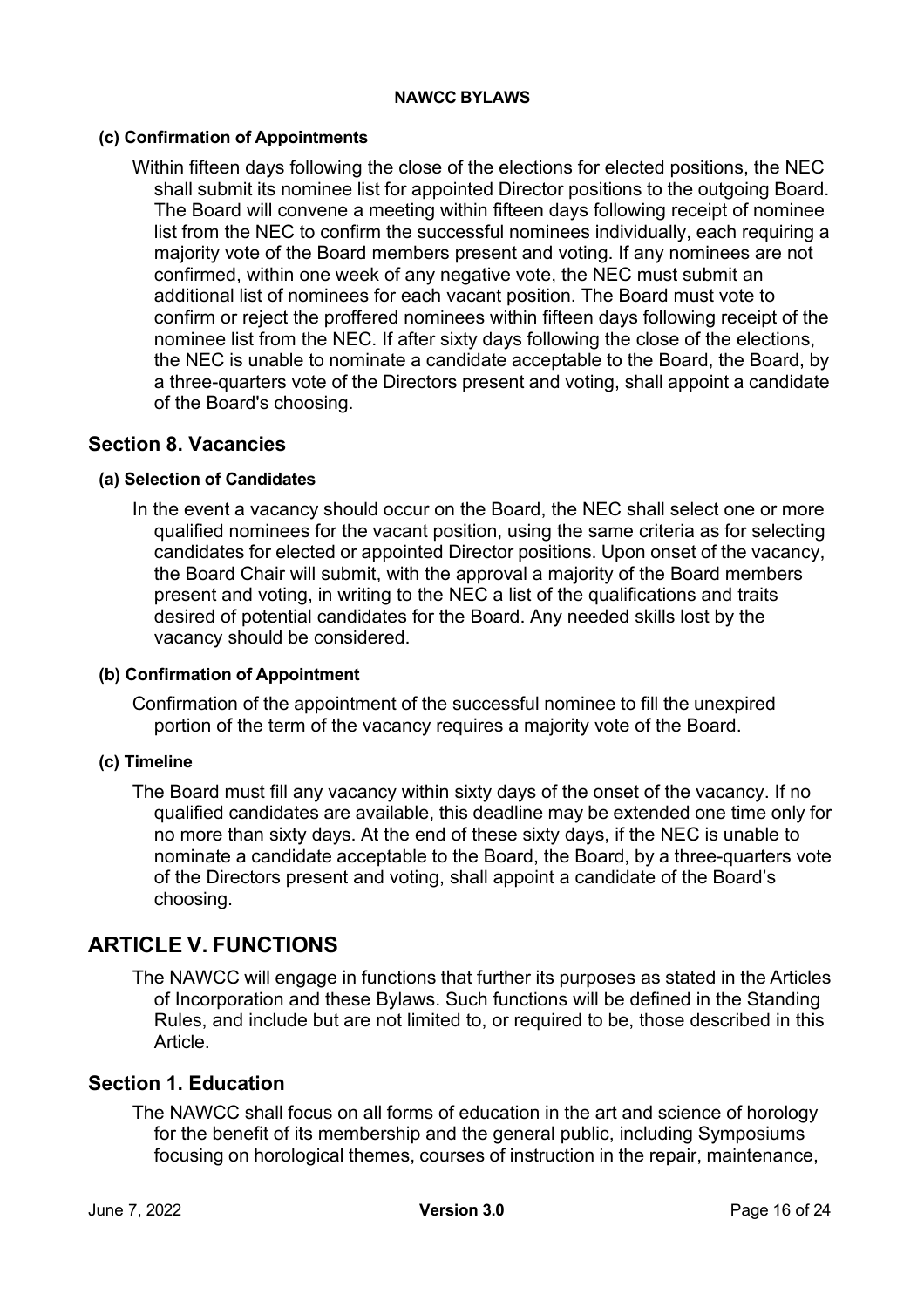and conservation of timepieces through field programs, activities, youth and adult education, and other outreach activities. The NAWCC shall also provide horological displays and programs at the Museum and may provide them at other locations, including but not limited to, Regional Shows, Chapter Meetings, and other general public events and/or venues for the benefit and education of its membership and the general public. Such educational activities shall be further defined in the Standing Rules.

# <span id="page-16-0"></span>**Section 2. Publications**

- The NAWCC shall have an official publication to be issued periodically as defined in the Standing Rules, which shall include all official notices concerning the business of the NAWCC, which may be published by electronic or other means. Other materials that may be published shall be of a horological nature including activities and events of the NAWCC and its Chapters.
- The Board may approve other publications to be produced according to policies defined in the Standing Rules. All publications may be distributed in electronic or print format as the need and justification dictate.

# <span id="page-16-1"></span>**Section 3. National Watch & Clock Museum**

The Museum of the NAWCC will operate for the benefit of both the general public and membership. The Board shall have the authority to rename the Museum to honor an individual, individuals, or other entities as the Board may deem appropriate.

# <span id="page-16-2"></span>**Section 4. Library and Research Center**

The Library and Research Center of the NAWCC shall be known as the Fortunat Mueller-Maerki Library and Research Center, hereinafter Library, and will operate for the benefit of the membership and the general public. The Board shall have the authority to rename the Library to honor an individual, individuals, or other entities as the Board may deem appropriate.

# <span id="page-16-3"></span>**ARTICLE VI. MEMBERSHIP**

# <span id="page-16-4"></span>**Section 1. Eligibility**

Eligibility for membership shall be open to persons and entities with an interest in horology upon submission of a membership application along with the payment of dues. Acceptance and continuation of membership shall be conditioned upon acceptance and adherence to the Articles of Incorporation, Bylaws, Standing Rules, and Member Code of Ethical Conduct of the NAWCC along with payment of dues. Membership in the NAWCC shall not constitute any representation or warranty by the NAWCC to such member or any other person. The NAWCC adopts and incorporates by reference herein the non-discrimination statutes and laws of the Commonwealth of Pennsylvania and the United States Government.

# <span id="page-16-5"></span>**Section 2. Categories of Membership**

The Board shall establish and regulate categories of membership, as described in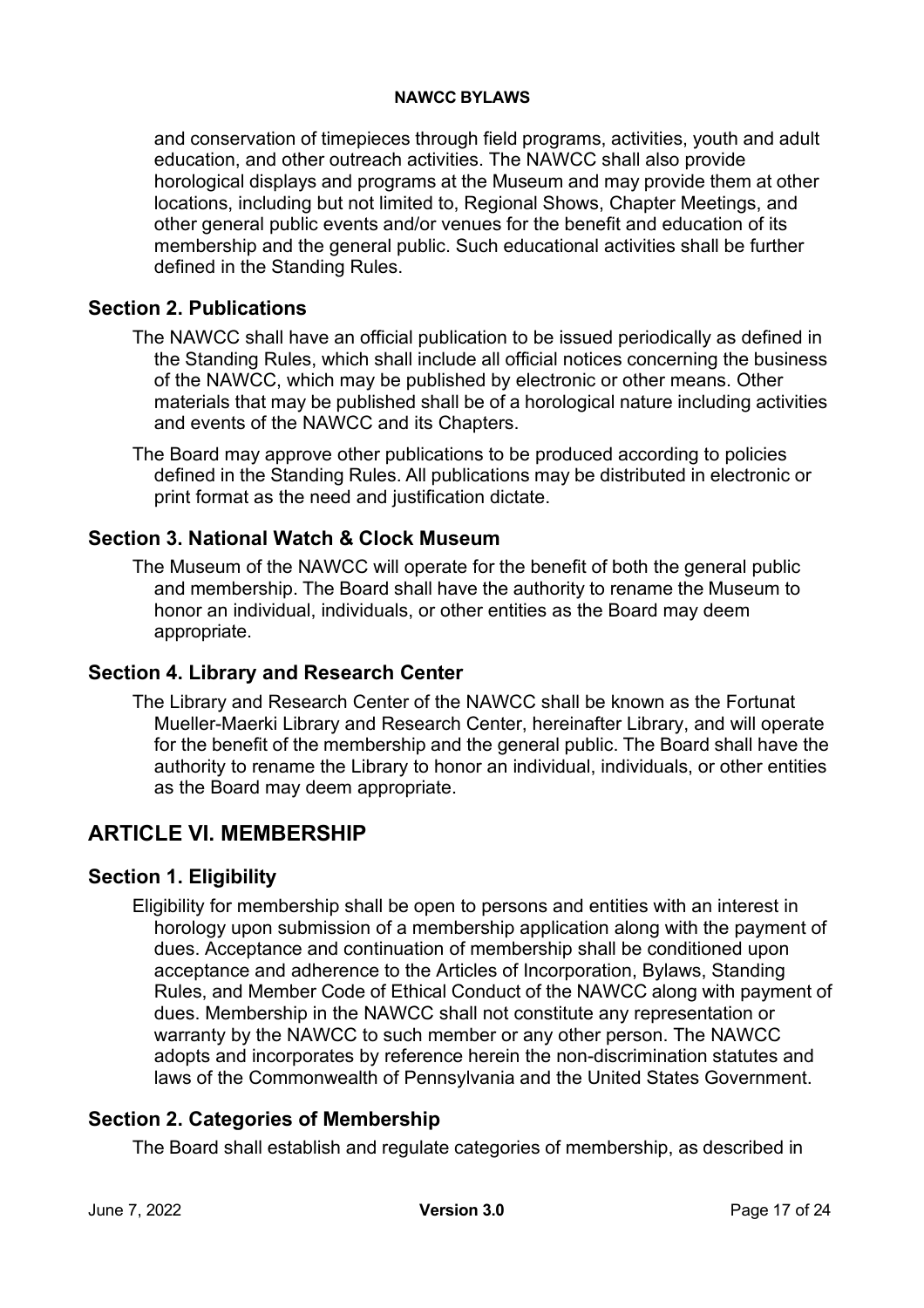the Standing Rules.

# <span id="page-17-0"></span>**Section 3. Dues**

The Board shall establish the amount and timing of dues for all categories of membership.

# <span id="page-17-1"></span>**Section 4. Resignation**

There shall be no remission of dues. A member may be reinstated upon application provided he or she was a member in good standing upon resignation, and subject to additional requirements as the Board may impose.

# <span id="page-17-2"></span>**Section 5. Roster of Members**

The Executive Director shall keep a current Roster of Members.

# <span id="page-17-3"></span>**ARTICLE VII. MEMBERSHIP MEETINGS**

# <span id="page-17-4"></span>**Section 1. Regular Annual Meeting**

A Membership Meeting shall be held during the National Convention, or at a time and in a locale approved by the Board.

# <span id="page-17-5"></span>**Section 2. Special Meetings**

The Board Chair, with the approval of a majority of the Board members present and voting, may call Special Membership Meetings at any time with advance notice to the membership of not less than 30 days.

# <span id="page-17-6"></span>**Section 3. Quorum**

The quorum of any membership meeting consists of those who attend the meeting as per Robert's Rules of Order (Bylaws Article XI RULES OF ORDER AND CONSTRUCTION).

# <span id="page-17-7"></span>**Section 4. Notices**

Notices of all meetings of the general membership must be sent to all members not less than 30 days before the date of such meeting, by direct notification, or by other equally comprehensive means as approved by the Board.

# <span id="page-17-8"></span>**Section 5. National Convention**

National Conventions shall be held at least annually, when possible, at times and places as approved by the Board. Educational programs and exhibits of horological material shall be included as defined in the Standing Rules.

# <span id="page-17-9"></span>**ARTICLE VIII. CHAPTERS**

# <span id="page-17-10"></span>**Section 1. Formation**

An NAWCC Chapter is a group of NAWCC members who choose to join together to pursue their common horological interests under the auspices of the NAWCC.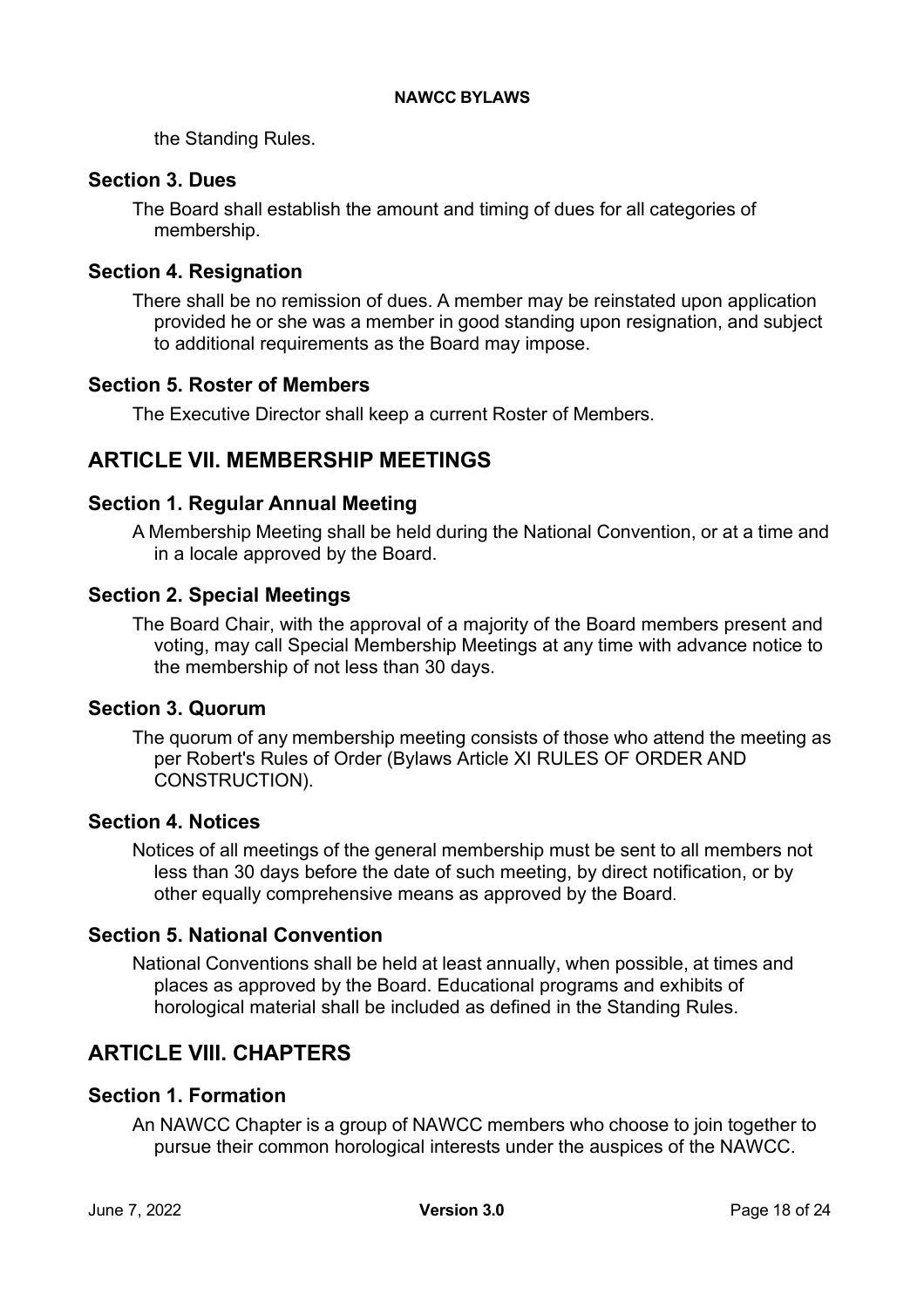Chapters exist for the same purposes as the NAWCC, promoting and providing education in the art and science of horology for their members and the general public and the preservation of horological knowledge and artifacts. The Board may grant a charter to a new Chapter provided its members accept the conditions for Chapter operation as defined in this Article VIII and the Standing Rules, including but not limited to:

- Submission of a petition or other request for formation for the purpose of being recognized as an NAWCC Chapter;
- Submission of a proposed Memorandum of Association and/or Bylaws together with the petition or request for formation, that are not in conflict with the requirements of the NAWCC Articles of Incorporation, Bylaws, or Standing Rules and showing that the Chapter will operate as a non-profit entity;
- Recognition of NAWCC membership requirements for Chapter officers;
- The specific requirements for the chartering of new Chapters shall be defined in the Standing Rules.

# <span id="page-18-0"></span>**Section 2. Meetings**

#### <span id="page-18-1"></span>**(a) Chapter Meetings**

Chapters shall hold periodic meetings on schedules suitable to the chapter members and the type of chapter. Other requirements regarding such meetings shall be provided in the Standing Rules.

#### <span id="page-18-2"></span>**(b) Regional Meetings**

Regional Meetings may be arranged by Chapters covering a period of one or more days, as consistent with the size of the meeting. Other requirements regarding such meetings including approval of dates to be held shall be provided in the Standing Rules.

# <span id="page-18-3"></span>**Section 3. Authority Limitation**

No Chapter shall have the power to act for or on behalf of the NAWCC in any way, except upon express written authority from the Board granted for a specific purpose.

# <span id="page-18-4"></span>**Section 4. Private Inurement Prohibition**

No part of any Chapter's assets, including but not limited to dues, admission fees, or other receipts and encumbrances, shall be paid as compensation either directly or indirectly to any officer or member of that Chapter, nor to any person or organization directly or indirectly affiliated with an officer or member of that Chapter, for the purpose of carrying out the duties normally associated with the operation of such Chapter.

# <span id="page-18-5"></span>**Section 5. Recall of Charter**

As provided in Article IX of these Bylaws, the Board by 2/3 majority vote may recall the charter of any Chapter whenever it deems such action is in the best interests of the NAWCC and Chapter membership.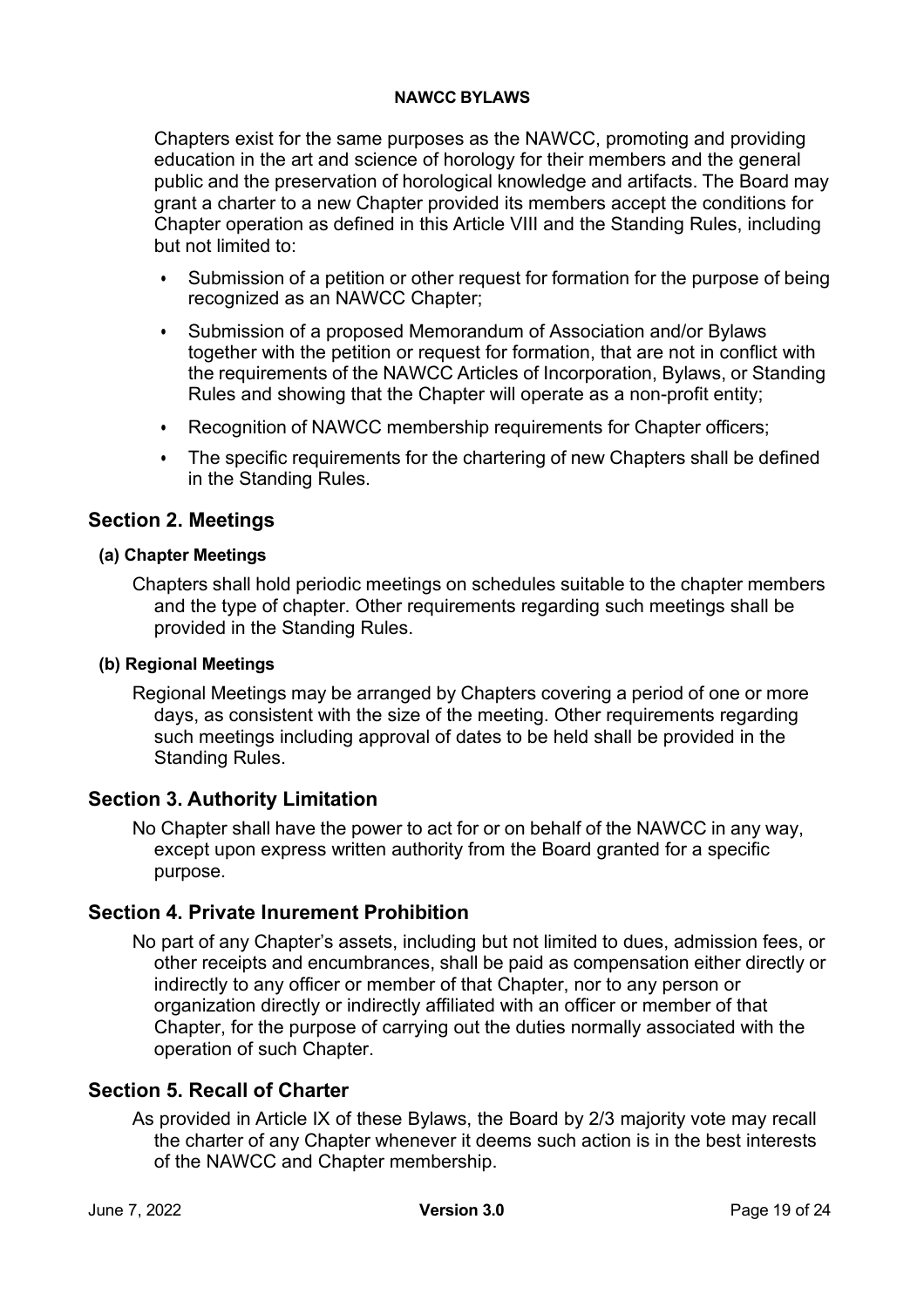# <span id="page-19-0"></span>**ARTICLE IX. DISCIPLINARY ACTION**

The NAWCC, after due process and hearing and by 2/3 majority vote of the Board members present and voting, reserves the right to recall the charter of any Chapter or dismiss any member at any time for failure to abide by the NAWCC Articles of Incorporation, Bylaws, Standing Rules, or Member Code of Ethical Conduct. Temporary sanctions may be imposed by the Ethics Committee or as otherwise defined in the Standing Rules. The reason or reasons for the Board's decision to terminate or rescind a Chapter's charter shall be recorded in the minutes of said meeting.

# <span id="page-19-1"></span>**ARTICLE X. FISCAL YEAR**

The Board shall establish the fiscal year of the NAWCC.

# <span id="page-19-2"></span>**ARTICLE XI. RULES OF CONSTRUCTION**

As used in these Bylaws, a reference to either gender shall be deemed to include masculine and feminine wherever necessary or appropriate, and the singular shall include the plural and vice versa. Article headings used herein are for convenience of reference only, and no construction or inference shall be derived therefrom.

# <span id="page-19-3"></span>**ARTICLE XII. AMENDMENTS**

# <span id="page-19-4"></span>**Section 1. Amendment Proposals**

Amendments may be proposed in two ways:

- (1) By a proposal made by a resolution passed by the Board, or
- (2) By a proposal made by Petition signed by at least five percent of the membership.

# <span id="page-19-5"></span>**Section 2. Categorization of Proposed Amendments**

Amendments shall be categorized by the Board as either technical and nonsubstantive or non-technical and substantive. Such technical and non-substantive amendments may include, but not be limited to, language cleanup, name changes, operational changes to meet regulations, and other changes or improvements to affect more efficient operations.

# <span id="page-19-6"></span>**Section 3. Amendment Proposal Publication**

Amendment proposals of both categories passed by the Board or received by Petition shall be distributed by means as defined in the Standing Rules.

# <span id="page-19-7"></span>**Section 4. Voting**

#### <span id="page-19-8"></span>**(a)Technical and Non-substantive Amendments**

Technical and non-substantive amendments proposed either by the Board or by Petition may be voted on by the Board, after a 30-day notice period, and will require a 3/4 affirmative vote of those Directors present and voting for approval. If approved, Technical and non-substantive Amendments shall become effective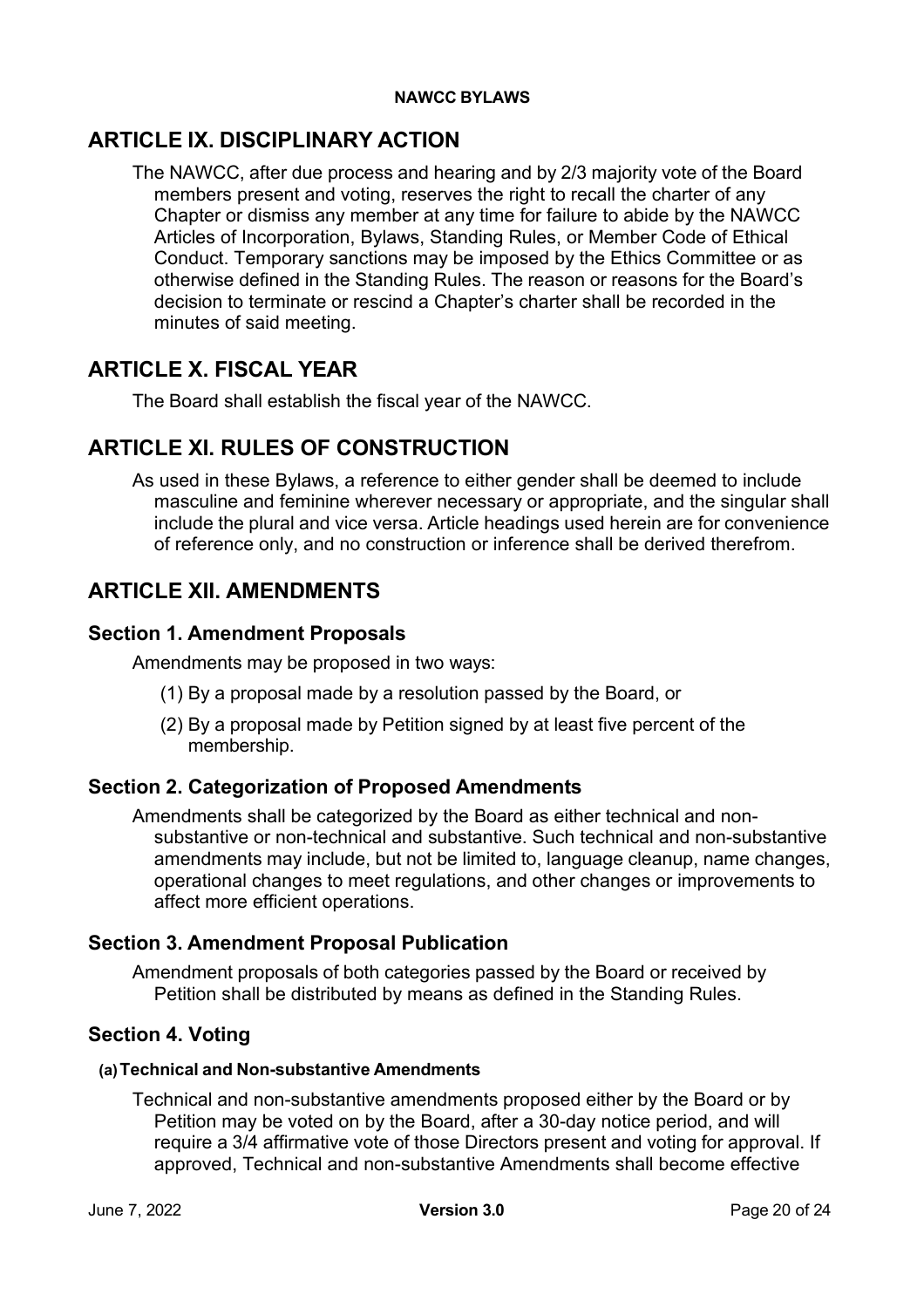immediately.

#### <span id="page-20-0"></span>**(b) Non-technical and Substantive Amendments**

All non-technical and substantive amendment proposals, by either of the above means, after approval by the Board by a 3/4 affirmative vote of those Directors present and voting, will be voted on by referendum of the membership using Official Ballots. Approval of any proposed regular amendment will require a 2/3 majority of the valid ballots returned and if approved will become effective immediately.

## <span id="page-20-1"></span>**Section 5. Publication of Results**

An announcement of all amendments adopted in the period since the most recent meeting of the Board, whether at the Membership Meeting or a Special Membership Meeting, shall be made at the beginning of the next such meeting of the membership. The result of all amendments shall be published in an official NAWCC publication following the Board's actions.

# <span id="page-20-2"></span>**ARTICLE XIII. CORPORATE RESTRUCTURING VOTING PROCEDURE**

Major changes in the corporate status of the NAWCC such as merger or dissolution, after approval by a 3/4 vote of the Board members present and voting, may only be made on approval by a vote of the membership taken in person or by Proxy at Membership Meeting or a Special Membership Meeting called for that purpose. Approval of such action shall require a 2/3 majority of all votes and Proxies cast. An Official Proxy will be sent to all members eligible to vote at least 30 days prior to the meeting. The Secretary will be named in the Official Proxy to represent all Proxy votes, and the Proxies shall be returned for counting to an independent Agent appointed by the Board and the result given to the Secretary, who shall cast the Proxies at the meeting. Electronic means may also be used for delivery and voting of Proxies.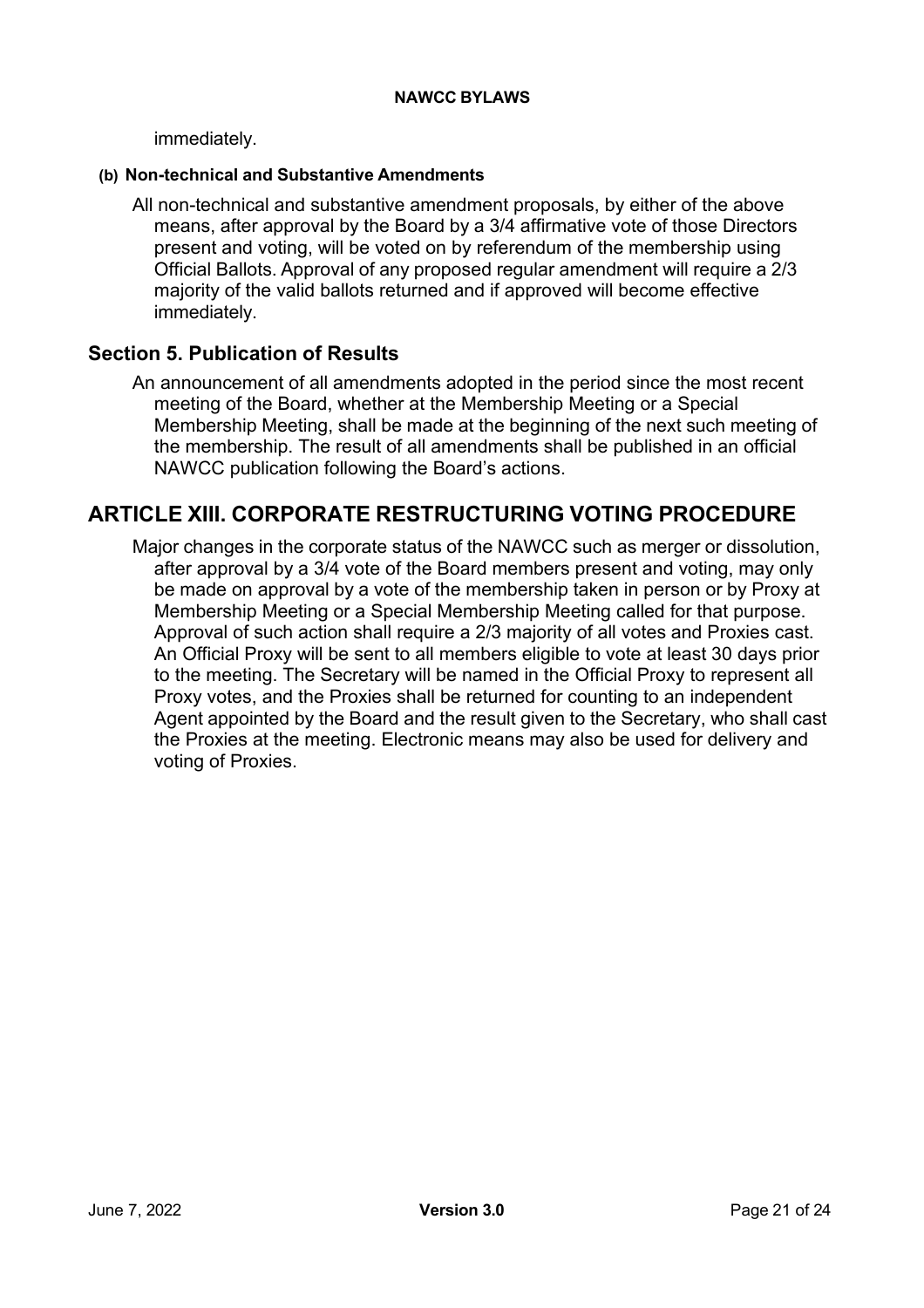# <span id="page-21-0"></span>**APPENDIX I. AMENDMENT HISTORY**

## <span id="page-21-2"></span><span id="page-21-1"></span>**BYLAWS of October 2004**

#### **Amended: April 2011**

#### <span id="page-21-3"></span>**Amended: April 2013**

Section 5. Voting Procedure

Section 7. Appointed Directors (a) Nominations

#### <span id="page-21-4"></span>**Amended: April 2015**

Section 5. Director Term of Office

ARTICLE XII. AMENDMENTS

#### <span id="page-21-5"></span>**Amended: April 2017**

<span id="page-21-6"></span>**Amended: September 2020**

# <span id="page-21-7"></span>**VERSION 1.0 AMENDMENTS**

**October 2020:**

#### <span id="page-21-8"></span>**(A) GLOBAL CHANGES**

Revised Format

# <span id="page-21-9"></span>**VERSION 2.0 AMENDMENTS**

#### **November 2020:**

#### <span id="page-21-10"></span>**(A) GLOBAL CHANGES**

NONE

#### <span id="page-21-11"></span>**(B) SECTIONS ADDED**

Table of Contents

APPENDIX 1. AMENDMENT HISTORY

#### <span id="page-21-12"></span>**(C) SECTIONS DELETED**

NONE

#### <span id="page-21-13"></span>**(D) SECTIONS AMENDED**

NONE

#### <span id="page-21-14"></span>**(E) SECTIONS REINSTATED & AMENDED**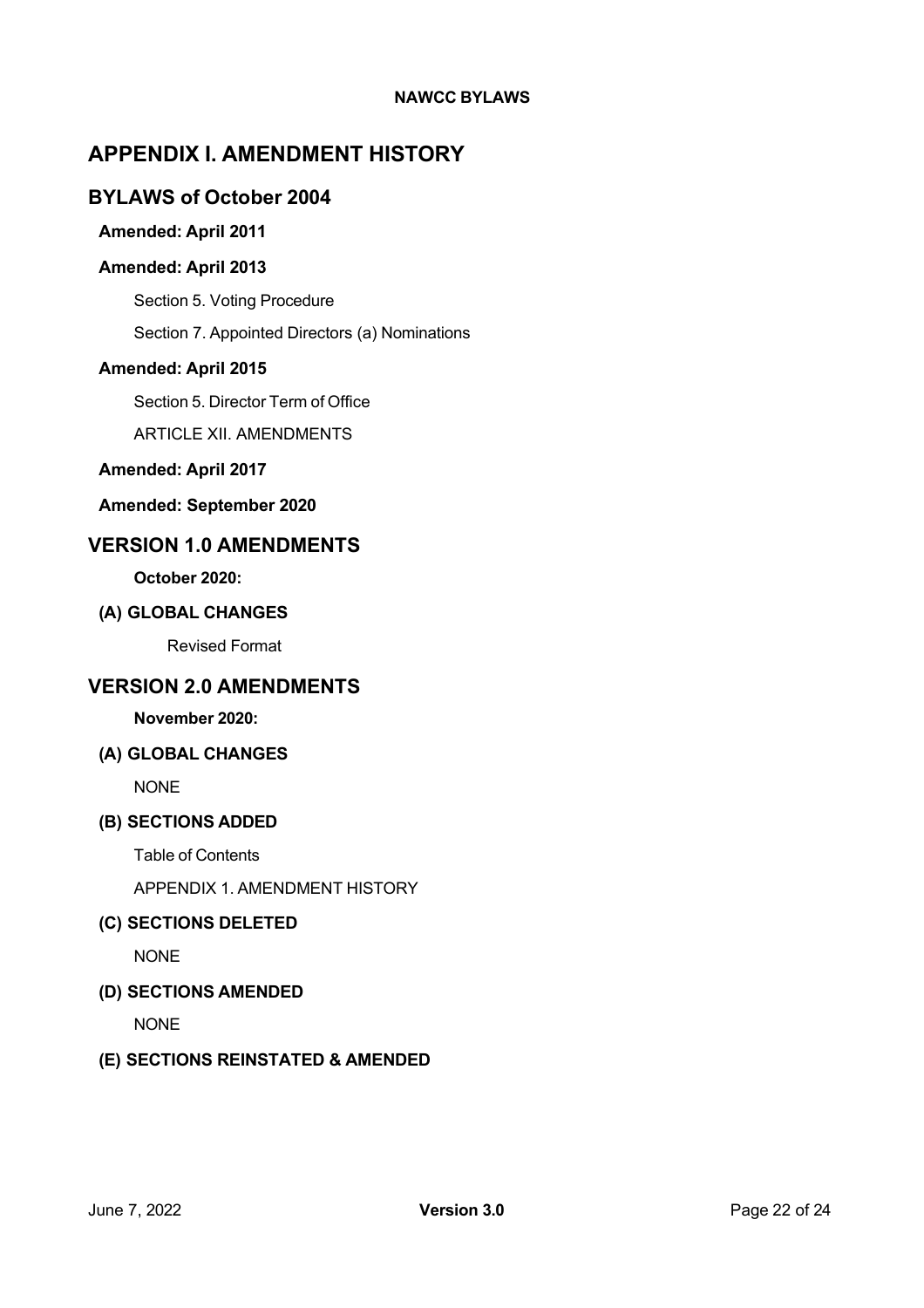## <span id="page-22-0"></span>**VERSION 3.0 AMENDMENTS**

**February 2022:**

<span id="page-22-1"></span>**(A) GLOBAL CHANGES**

NONE

<span id="page-22-2"></span>**(B) SECTIONS ADDED**

NONE

#### <span id="page-22-3"></span>**(C) SECTIONS DELETED**

NONE

#### <span id="page-22-4"></span>**(D) SECTIONS AMENDED**

#### **PREAMBLE**

#### **ARTICLE I. BOARD OF DIRECTORS**

Section 6. Meetings

#### **ARTICLE II. EXECUTIVE DIRECTOR**

Section 3. Employees

#### **ARTICLE III. COMMITTEES**

Section 1. Purpose and Duties

#### Section 2. Standing Committees

Preamble

(a) Awards Committee

(g) Nominating and Elections Committee

Section 4. Special Committees

#### **ARTICLE IV. ELECTIONS AND APPOINTMENTS**

Section 1. Positions

Section 3. Responsibility

Section 7. Appointed Directors

(c) Confirmation of Appointments

#### **ARTICLE VII. MEMBERSHIP MEETINGS**

Section 3. Quorum

#### **ARTICLE XI. RULES OF CONSTRUCTION**

#### **ARTICLE XII. AMENDMENTS**

Section 4. Voting

(b) Non-technical and Substantive Amendments